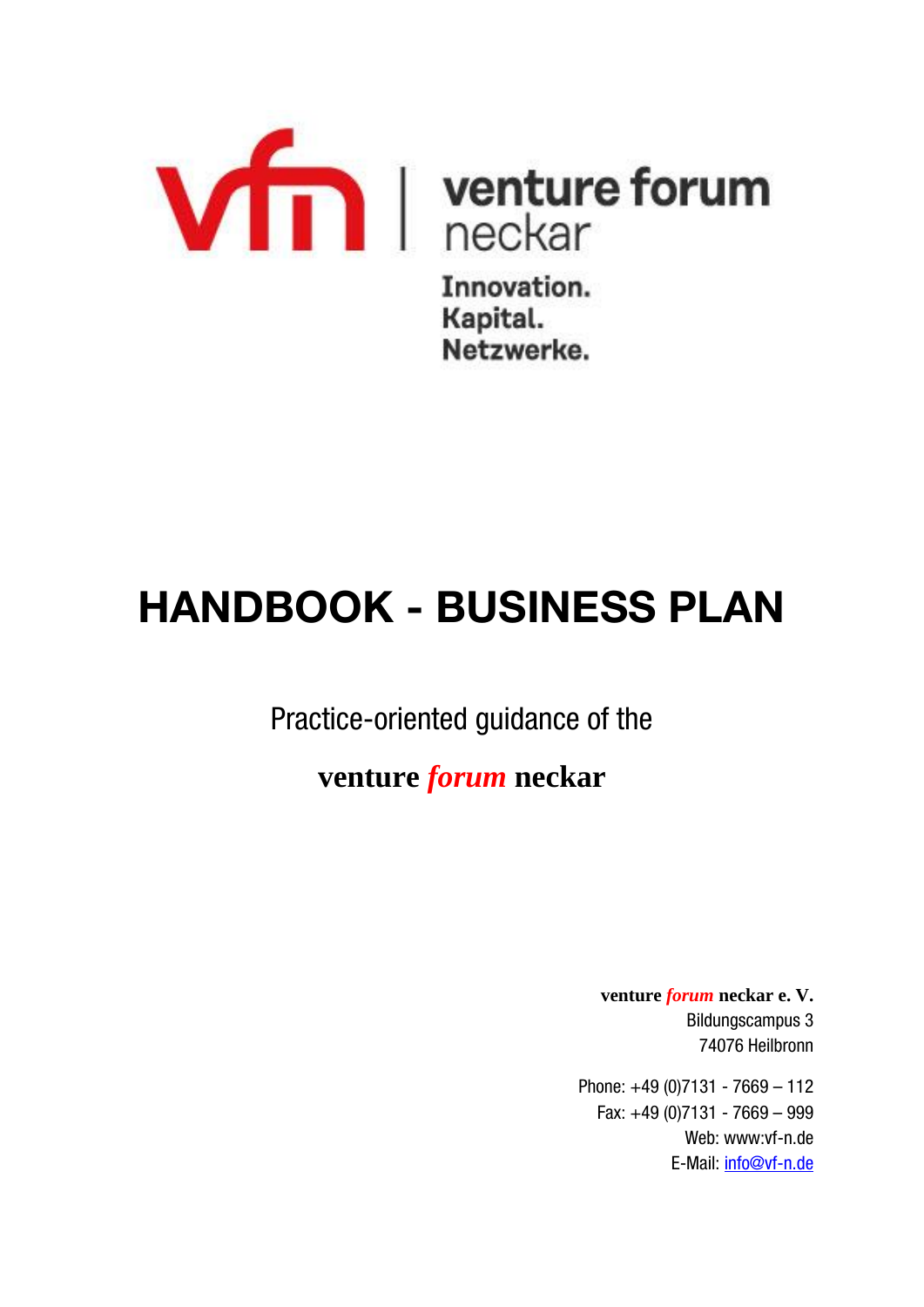

| L   |     |
|-----|-----|
| 1.1 |     |
| 1.2 |     |
| П.  |     |
| 1.  |     |
| 2.  |     |
| 3.  |     |
|     | 3.1 |
|     | 3.2 |
| 4.  |     |
|     |     |
|     |     |
|     |     |
| 5.  |     |
|     |     |
|     |     |
|     |     |
| 6.  |     |
|     |     |
|     |     |
|     |     |
| 7.  |     |
| Ш.  |     |
| IV. |     |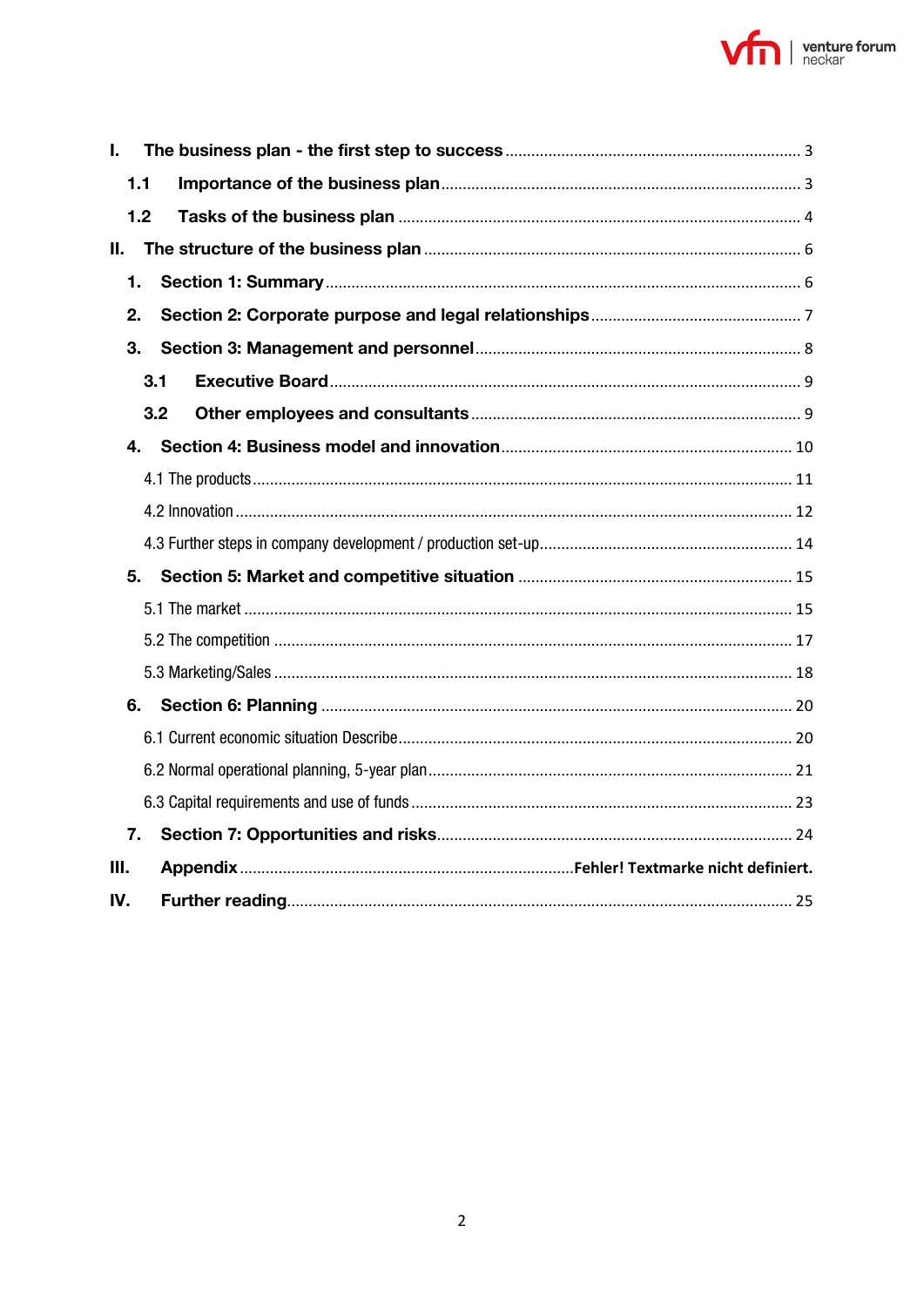

# <span id="page-2-0"></span>**I. The business plan - the first step to success**

# <span id="page-2-1"></span>**1.1 Importance of the business plan**

The successful establishment of a technology company requires a solid foundation. The company must be able to cope with the technical requirements of product development and the management requirements of marketing, financing and business development. To do so, it needs a competent management team, an excellent product idea with very good market opportunities, a broad capital base and a sustainable business concept.

A written business concept is called a business plan The business plan describes the company's goals, strategies, innovation, market, and tasks for all areas of the company. The focus is on qualitative statements on the development of the company, its potential and also its risks. The planning horizon should extend from three to five years.

The business plan plays a central role in the development of young technology companies. It sets the decisive course for future success. The thorough preparation and regular updating of this document should, therefore, be a top priority.

# **How do investment companies evaluate the business plan?**

When drawing up the business plan, it is important to know how investment companies work and what they pay attention to. At first sight, an equity investor behaves in a rather strange way: he gives capital but does not set interest rates or repayment of principal and does not require collateral.

On closer inspection, however, this behaviour can be better understood. An investment company only invests in companies where a high increase in value can be expected. The expected increase in value of the invested capital is between 15 and 25 percent per year. After about five to ten years, investment companies sell their shares; e.g. to the other shareholders of the company, to other companies, or the company is floated on the stock exchange. From this sale, equity investors hope to achieve the high return they were aiming for. From these considerations it is clear what private equity companies are looking for in a business plan:

- The business idea must have a clear customer benefit.
- In the medium term, the company must supply a large and growing market and have an international orientation.
- The product should be innovative and have unique selling points that clearly set it apart from the competition.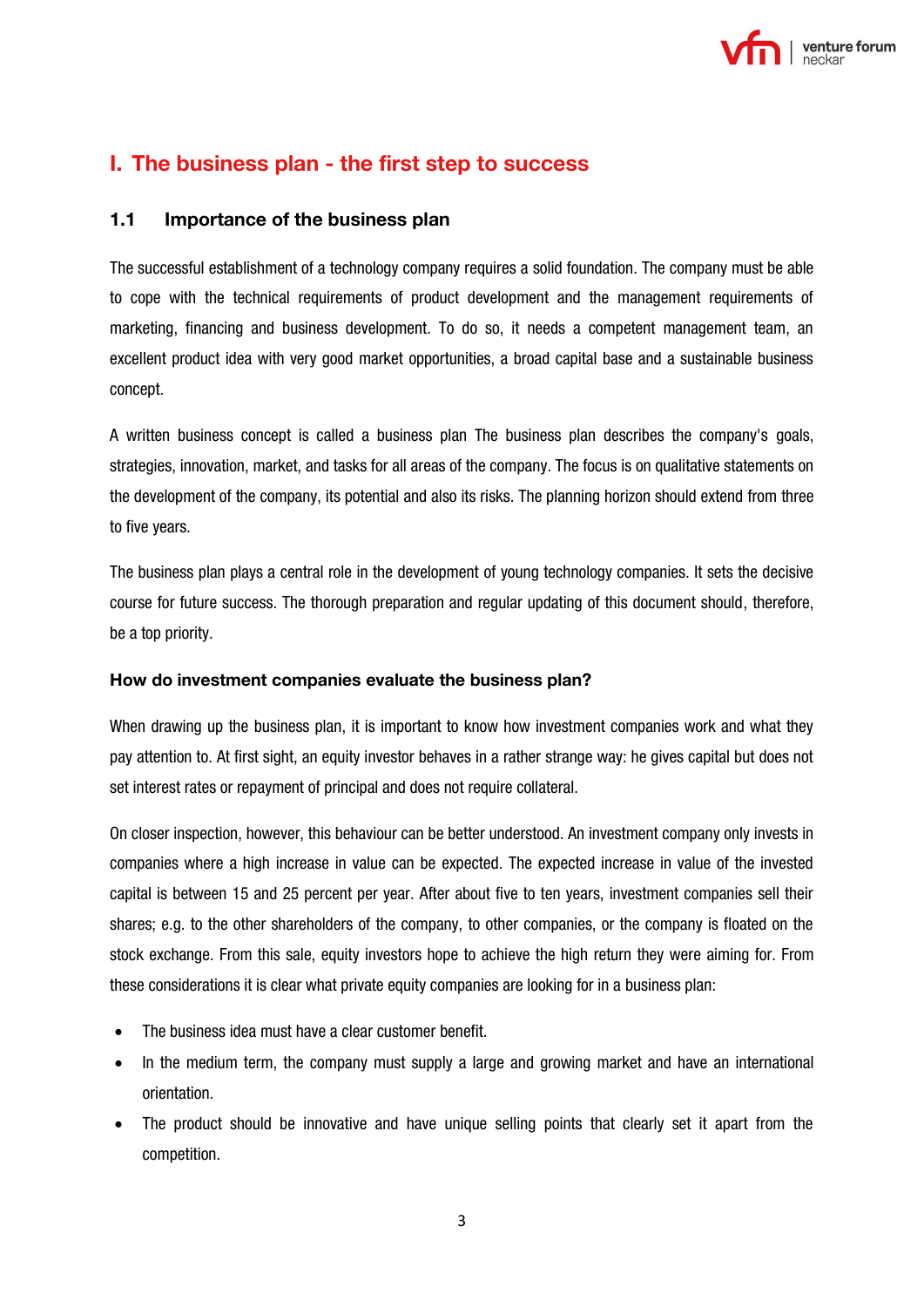

- The business concept for opening up the market must be coherent and convincing. The plan should be based on comprehensible assumptions and facts.
- Investment companies pay particular attention to management. After all, the success of a young technology company depends largely on the ability of the management to implement the business concept.

Investment companies receive several hundred enquiries from companies seeking capital every year. These are subjected to a detailed examination, the so-called investment review, in which the submitted business plan plays a decisive role. Ultimately, investment companies only finance about 10 percent of companies seeking capital. However, do not let this discourage you. If you have a realistic business concept with good prospects and present it in an advantageous light, your chances of obtaining financing are very good.

#### <span id="page-3-0"></span>**1.2 Tasks of the business plan**

The business plan is, therefore, by no means just "paperwork" to complete the investors' files. Rather, it fulfils important internal and external tasks.

**Within the company** it is a central management instrument. It serves

- to structure and present your own thoughts and concepts,
- the binding definition of objectives, strategies and measures,
- as a guideline for the daily work of management and employees,
- as an instrument for the target-performance, comparison and, thus, the early recognition of bottlenecks (e.g. personnel, capital, time).

So use the preparation of the business plan as an opportunity to think through your own business concept in detail and to question it critically. In the instructions, you will find many important aspects that you may not have considered yet.

**Externally, the business plan is an indispensable prerequisite for** 

- Debt capital with banks,
- Equity capital from investment companies, private and industrial investors,
- Funding from various Federal Government, Regional and EU sources.

Without a meaningful business plan, successful negotiations with investors are not possible. The higher the economic and technical risk of the innovation and the higher the capital requirement, the more important a conclusive overall concept is, along with proof of real opportunities on the market.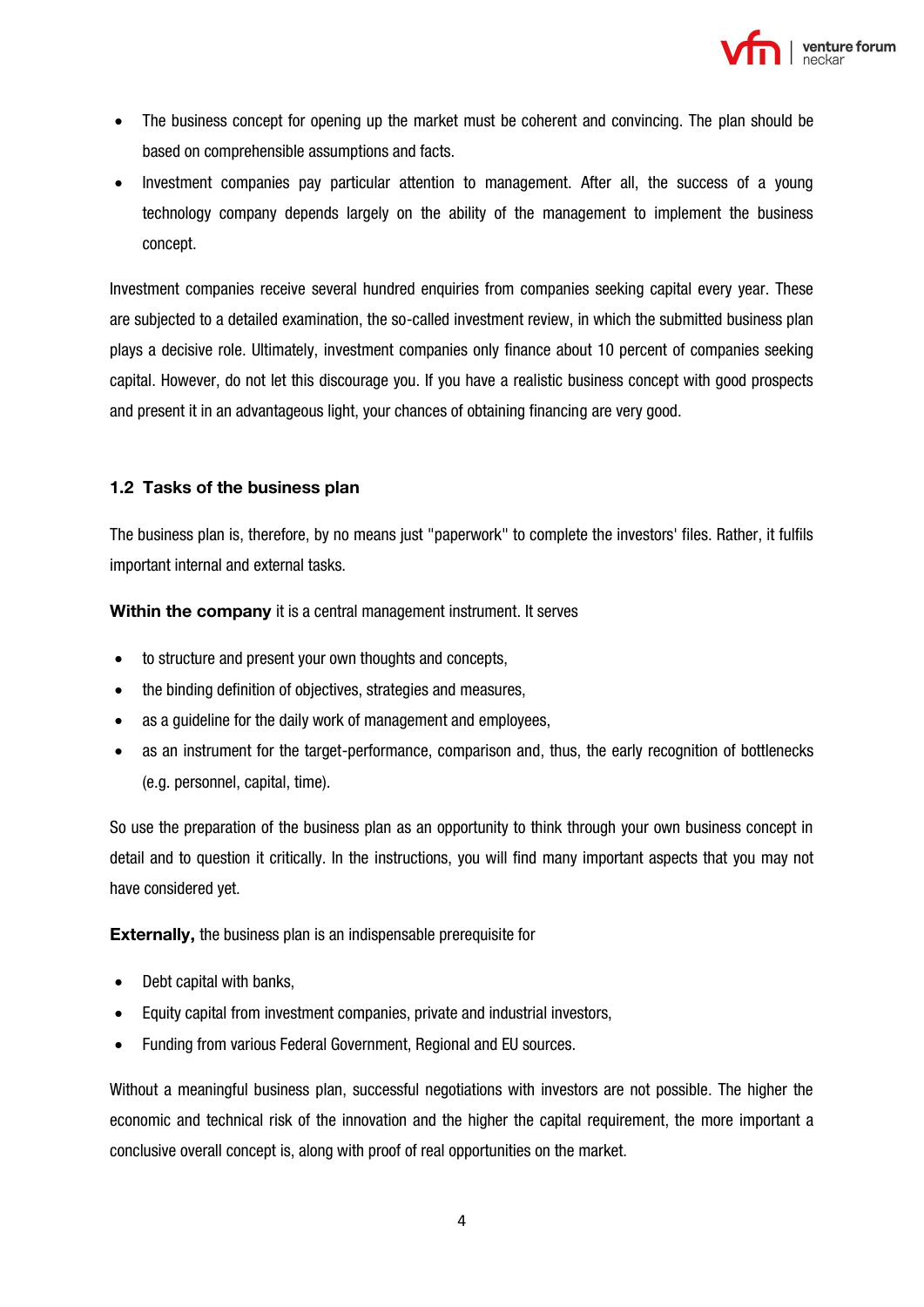

The business plan gives the external negotiating partner the first, important impression of your company. It is the business card of the company and is intended to convince potential investors, therefore, special attention should be paid to the external form, especially to a clear structure and comprehensible presentation.

The following explanations should help you to draw up your business plan. To illustrate this, we have formulated a number of central questions which should serve as food for thought. Please try to take the answers to these questions into account in your comments, even though it may not be possible for all questions. The practitioner tips should help you to avoid typical mistakes in the presentation and implementation of your business idea.

# **Tips**

- The business plan is usually aimed at decision-makers with a background in business administration. It must be easy to understand for people who are not technical experts.
- Avoid too many technical details in favour of a clear presentation of the competitive advantages, economic opportunities, market situation and future corporate tasks.
- Present the important tasks, opportunities and risks completely yet concisely. If possible, do not exceed 30 pages (without attachments). Concentrate on the essentials.
- The business plan must be convincing in terms of its content and preparation.
- However, remain objective and realistic, an exaggerated presentation looks like an advertising text and is too implausible. Also point out weaknesses and risks.
- Use the business plan as an internal management tool.
- Develop your business plan over time, i.e. refine and update it continuously.
- Present your business plan professionally in meetings with investors (e.g. slides with the most important statements).
- The business plan should appear as one cohesive document. If several people are involved in its preparation, one person should lead the final editing, adjusting the format and presentation of individual parts.
- Test your business plan; present it to friends or experts and discuss your concept with them.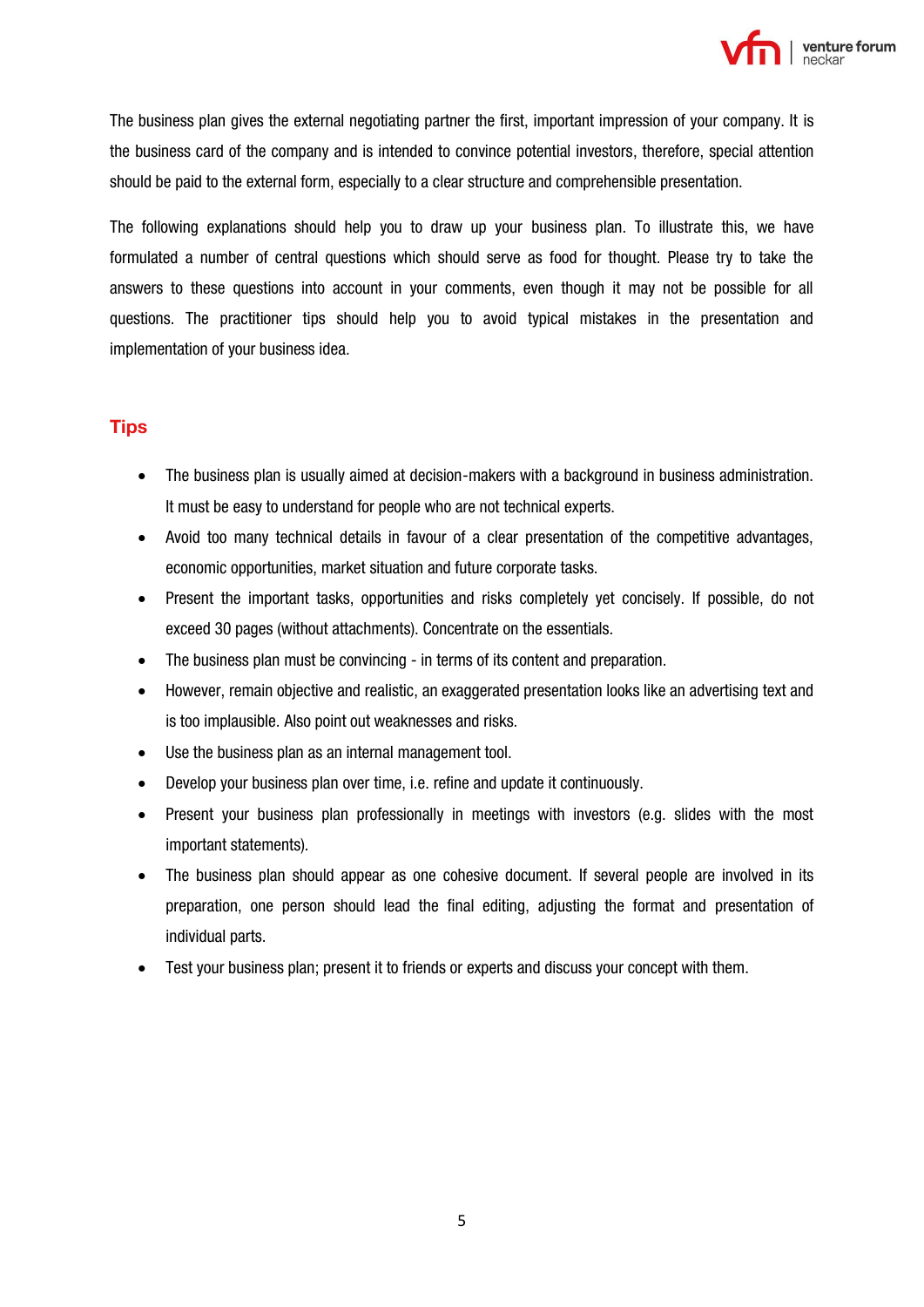

# <span id="page-5-0"></span>**II.The structure of the business plan**

The business plan should consist of seven key sections and should include an appendix. This structure is formed by the information required by investors.

#### **Section 1: Summary**

**Section 2: Corporate purpose and legal relationships Section 3: Management and personnel Section 4: Business model and innovation Section 5: Market and competitive situation Section 6: Planning**

**Section 7: Opportunities and risks**

#### **Appendix**

In these sections, investors expect information on the company's history, business objectives, legal situation, management, innovative product, market and competitive situation, planning, capital requirements, possible return on investment, opportunities and risks.

# <span id="page-5-1"></span>**1. Section 1: Summary**

The summary should contain a concise outline of the main points of the business plan formulated not as an introduction, but as a condensed presentation of the following sections. Investors always look at the summary first. It should be read and understood in five to ten minutes. Therefore, be particularly careful with the it, express yourself succintly and precisely. Bear in mind that the reader's interest must be piqued at this point.

The summary should include the following points:

**Business purpose / business idea:** Briefly describe the purpose of your company, your range of services or your innovation project as well as the relevant markets.

**Success factors:** Describe what is special about your business idea and where the main competitive advantages lie. Also elaborate on the customer benefits and the personal competences of the management team.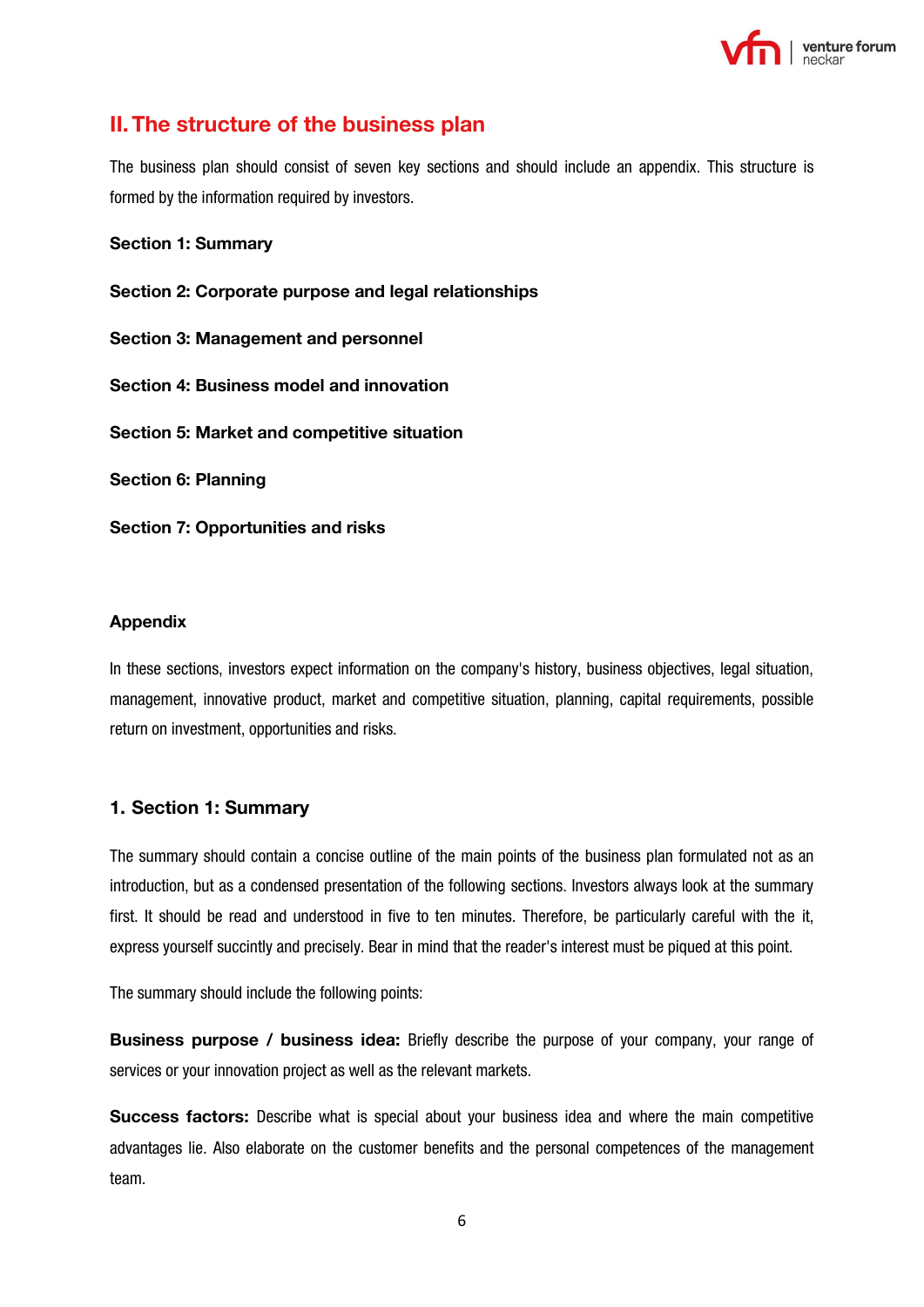

**Corporate goals:** Clarify the background, the goals and the expansion possibilities of your company. Describe your "corporate vision" optimistically and realistically.

**Economic targets and capital requirements**: Specify with key figures/benchmark figures which sales and profit targets you are aiming for and how much capital is required to implement your ideas.

# **Questions on the summary**

- What is the objective of your business?
- What services do you wish to provide to which markets?
- How is market access to be achieved?
- How big is the market potential now and in the future?
- What important milestones in the company's development have you reached so far?
- What makes you successful? What are your competitive advantages and where is the customer benefit?
- What goals have you set yourself?
- How do you intend to achieve these goals (concrete steps)?
- What turnover and profit are you planning for the next five years?
- What is your capital requirement?

# **Tips**

- The summary is a separate section; do not confuse it with an introduction or the brief description of your business idea on the cover page.
- Write the summary last; only when all the other building blocks have been completed can you formulate your ideas and goals briefly and accurately.

# <span id="page-6-0"></span>**2. Section 2: Corporate purpose and legal relationships**

This section describes the past development and current situation of your company. It forms the basis for the following sections and is intended to provide the investor with sufficient background information to assess the initial situation.

#### **Name, address, date of foundation**

**Business purpose, company development:** Describe the purpose of your business and give a brief outline of its historical development.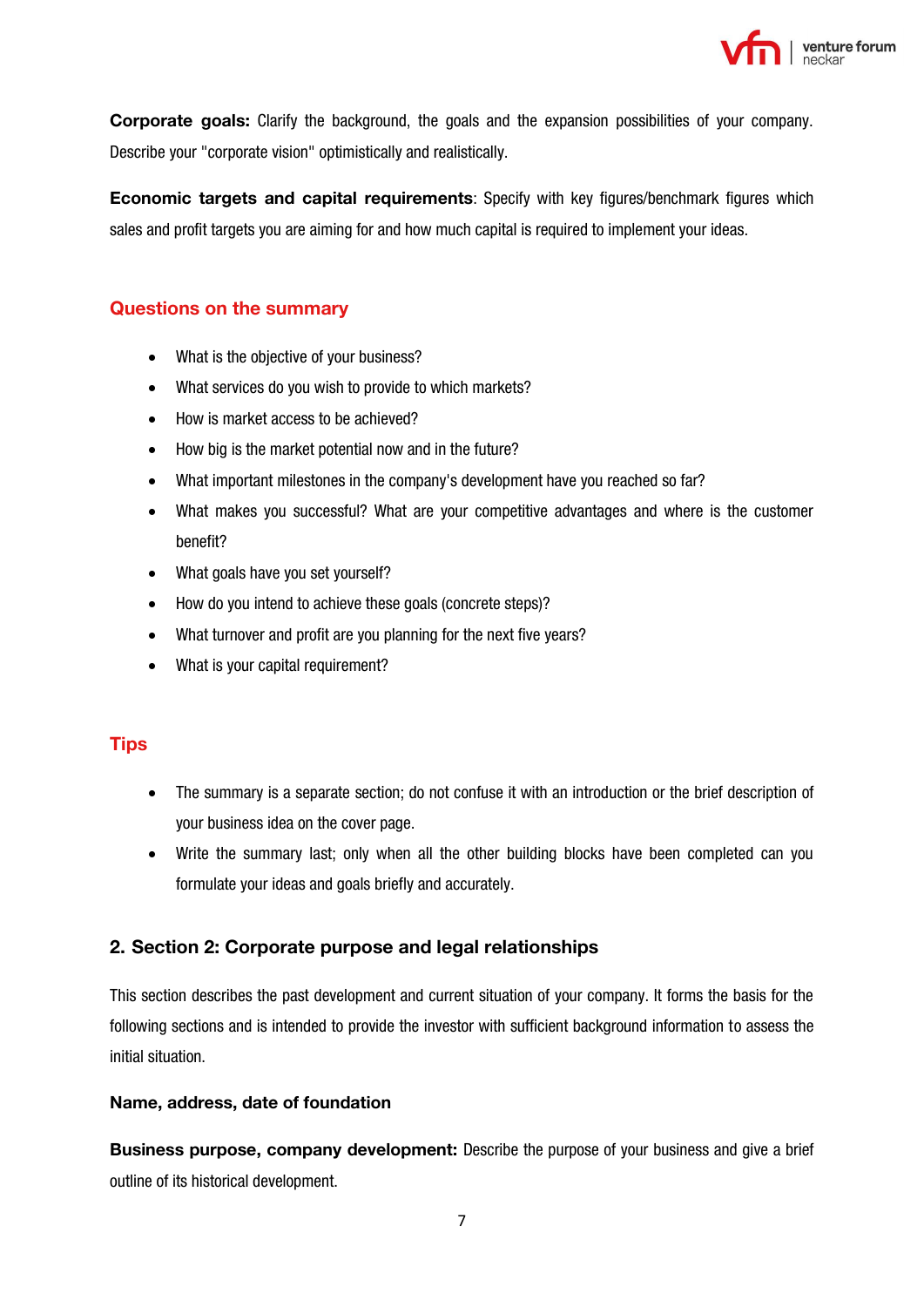

**Legal form, ownership:** Describe whether you are or want to be the sole owner of your company or whether you want to realise your idea with partners. If the latter is the case, describe the shareholder structure (capital contribution, liability, functions in the company) and the objectives of the individual shareholders. Indicate which legal form has been chosen for the company and why.

# **Questions about the object of the company**

- When and by whom was your company founded?
- What considerations led to the foundation?
- What legal form does your company have?
- Why was this legal form chosen?

# **Questions on the legal situation**

- How much is the equity capital?
- How are the shares distributed among the shareholders, what is the ownership structure?
- Are there any stakes/financial interests in other companies?
- What are the medium and long-term goals of the shareholders?
- Which important contracts exist and with whom?

# <span id="page-7-0"></span>**3. Section 3: Management and personnel**

Equity investors believe that their investment is above all an investment in the people involved. While products, technologies or markets are also of great importance, ultimately, it is the entrepreneurial and technical competences of management that will be decisive for the successful implementation of innovation. Arthur Rock, the legendary financier of start-ups such as Apple, Intel and Teledyne, says: *"I invest in people, not ideas.* 

This means that only a company with a complete and qualified management team has a good chance of success. Capability and know-how must be present at senior management level across all areas of business management, marketing, sales, production, development, financing etc. If you are not yet able to cover certain departments, investors expect your explicit willingness to recruit appropriate experts into the management team.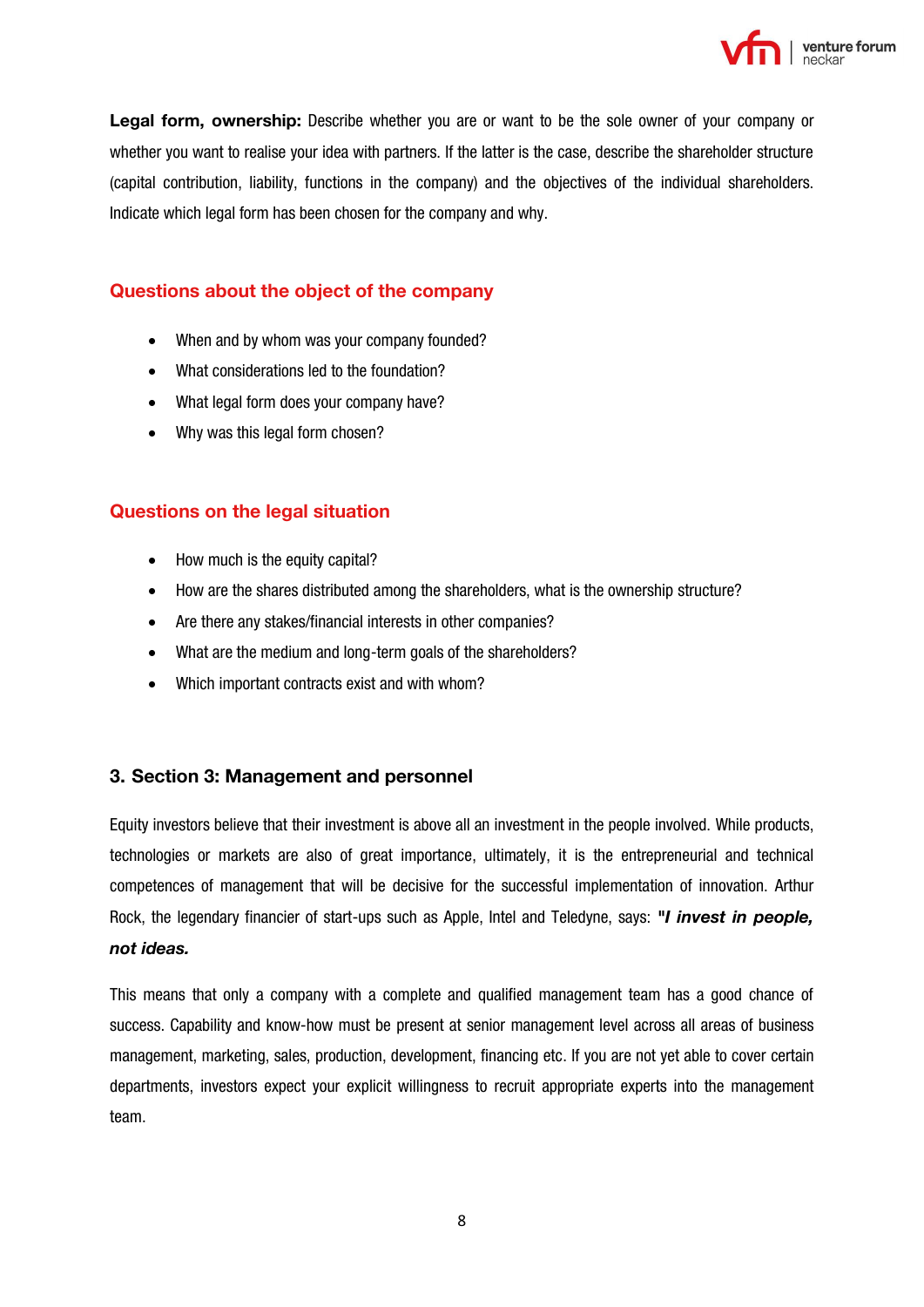

#### <span id="page-8-0"></span>**3.1 Management Board**

Indicate who is in charge of management and what professional and entrepreneurial know-how they possess. Highlight those aspects that are important for the implementation of your project. Professional experience, knowledge of the industry, previous successes and social skills count for more than just an academic degree. Also point out gaps in experience and show ways in which the management team should/could be completed. Investment companies will be happy to assist you in selecting suitable experts.

#### <span id="page-8-1"></span>**3.2 Other employees and consultants**

**Organisational structure:** Describe the organisational structure of your company. Describe how many employees you employ, their qualifications and the age profile/structure of your company. Particularly important in this context are the managers and key personnel. Give a reason if you fill important positions with inexperienced employees.

**Consultants:** Also name your most important consultants. The inclusion of e.g. tax consultants, management consultants or advertising agencies will not be evaluated negatively, but is a proof of your professionalism.

# **Questions about organisation and management**

- What does the organisational structure of your company look like?
- How many people do you employ in total?
- Who are the key people, what functions do they perform, what are their qualifications and professional backgrounds?
- What previous professional successes and qualifications can you demonstrate?
- What experience do you have that is directly relevant to your business idea?
- What is your personal motivation?
- What are the gaps in the management team?
- Where are the weak points in your current organisational structure?
- What important positions still need to be filled in the future?
- Are you ready to bring some more top-class people into your company?
- To what extent are you dependent on key employees?
- Are these replaceable?
- How are the key personnel paid (e.g. royalties/profit shares, bonuses)?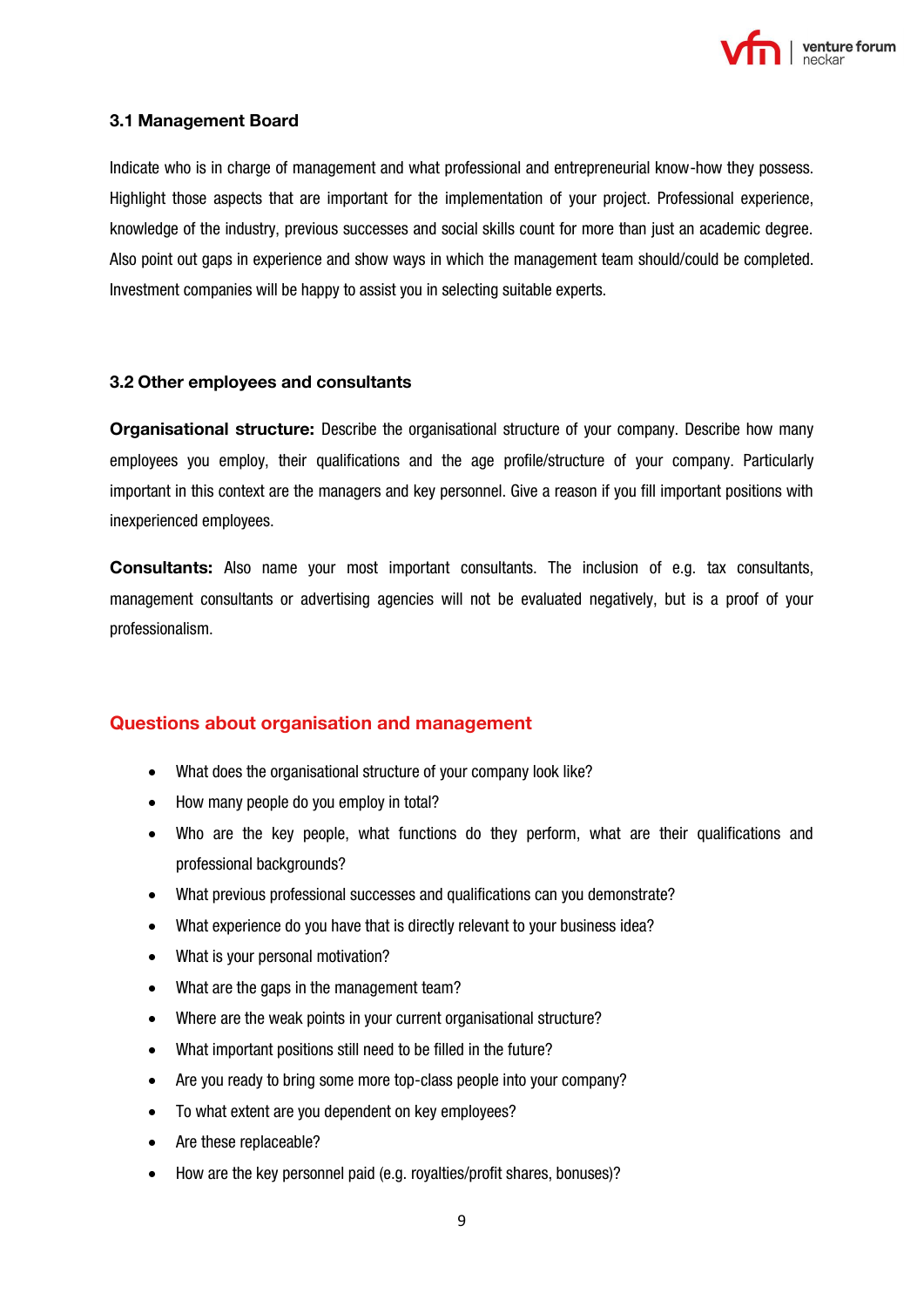

- Are there contracts with external consultants?
- Is there an advisory board or supervisory board? If so, what is its composition?

# **Tips**

- Do not underestimate the importance of the right composition of the management team. If you lack experience in important areas, you should strengthen your management team.
- Young and small companies often have problems in recruiting experienced and qualified managers. Think about creating incentives, e.g. by involving key people in the company.

# <span id="page-9-0"></span>**4. Section 4: Business model and innovation**

This section serves to present your range of services and your business model. If your company was founded in connection with the innovation to be financed and if you do not offer any other products, please skip the following section.

Describe the profile of your business venture here. This business model illustrates what is sold to whom, how market access will be created and how a strong competitive position will be achieved. In this context, show what your particular strengths and advantages over your competitors are. Also address your business/company principles and long-term business objectives.

The business model also includes the value chain of your company, starting with procurement, development, production/manufacutring and sales. The upstream and downstream stages of the value chain are included (procurement and distribution partners). Your investors are primarily interested in the central value-adding activities and processes on which you should focus in your presentation.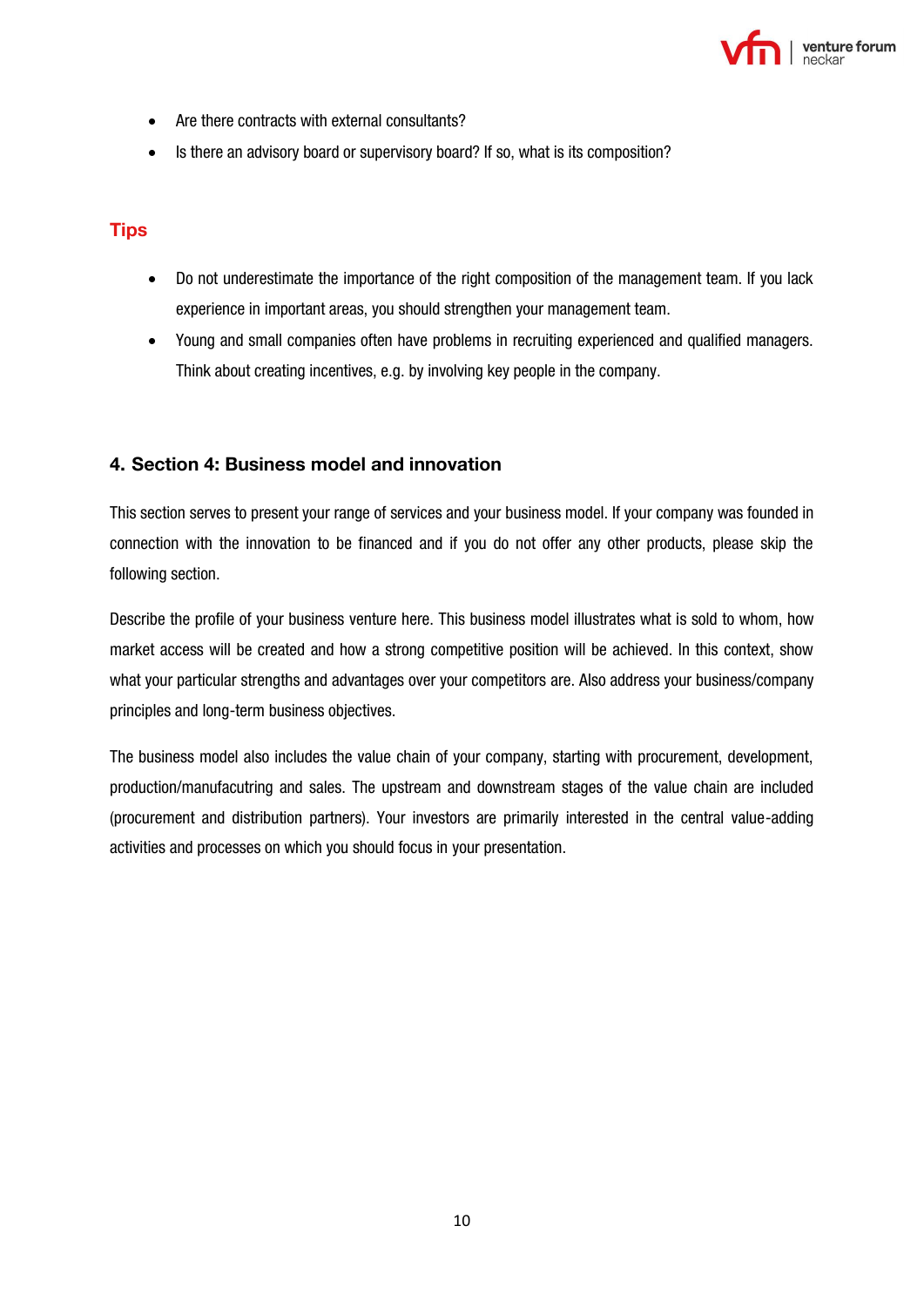

# **Questions about your business model**

- What is the "mission" of your company, what are your long-term goals?
- What kind of leadership (quality, cost or technology) do you strive for?
- Which services do you want to sell to whom?
- How will market access be achieved?
- What are the key value-adding activities of your business?
- How important are your innovation, other products and services in the value chain?
- What are the critical success factors?
- How is your competition policy defined?
- What are the particular strengths and weaknesses of your company compared to its competitors?

# **Tips**

When describing your business model, try to show how your company works as a whole. Address your innovation, the market, the competitive situation, marketing strategy etc. only as far as necessary. You should go into more detail in the following sections.

# <span id="page-10-0"></span>**4.1 The products**

Describe your existing range of products and services. Address the following points: **importance of the individual products** for your company (e.g. share of turnover, contribution margin, qualitative significance).

**Essential technical features**, whereby you should really be brief and avoid "technical jargon".

#### **Service and maintenance offer**

**Customer benefits/competitive advantages:** Show why your customers buy from you and what benefits they get from your services. If there are comparable products and services of competitors on the market, justify convincingly what additional benefits the customer has. Evaluate your range of services from the customers' point of view.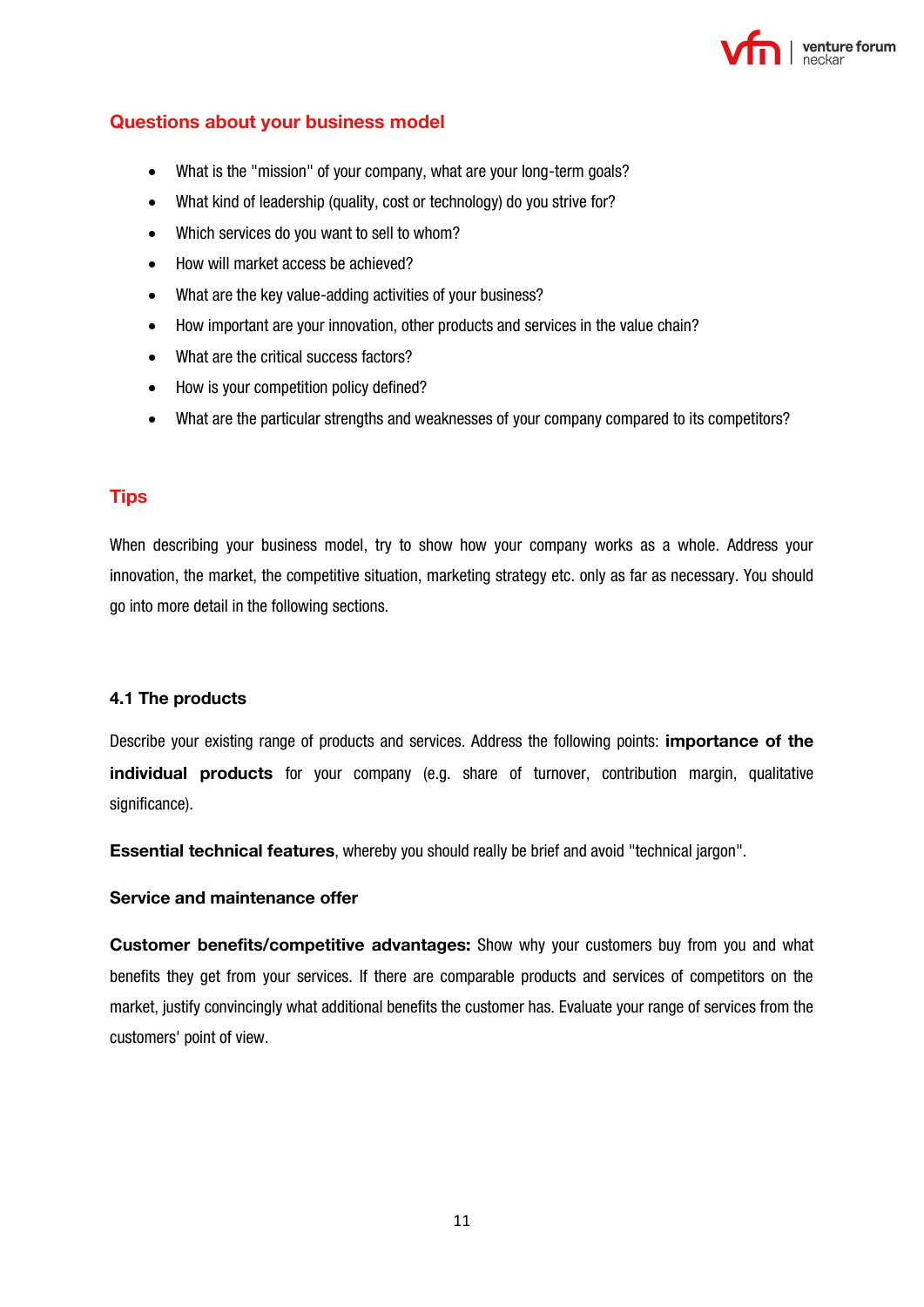

**Substitution competition: Include** alternative technologies or other types of competing products that solve or could solve the same customer problems in the future.

**Life cycle phase of** your products, i.e. how long they have been on the market and when they will be replaced by successor products.

**Property rights situation**, i.e. existing patents or property rights.

#### <span id="page-11-0"></span>**4.2 Innovation**

If the equity capital to be raised is intended to finance the development and market launch of an innovation, the following aspects should be considered:

**Main technical features** (see section Business Model)

**Customer benefits, competitive advantages, substitutional competition:** (see section on business model) Innovations only have good chances on the market if customer benefits and competitive advantages are particularly pronounced. Investors generally expect clear unique selling points here that distinguish them from competing offers. Many technology-oriented company founders believe that their innovation is unrivalled. They are often mistaken. There may not be competing products with the same technological basis or operating principle, but there are usually competing offers that solve the same customer problems in a different way.

**Development of the product idea:** Describe here how your product idea came about, where the inspiration came from.

**The status of the development work:** Explain how far the development work has progressed. Typical stages of development are: Idea or concept for an innovation, functional model, prototype, market-ready product, product that meets the requirements for series production. Describe your approach to development and explain the milestones achieved so far. Try to estimate precisely what effort is still required to bring the innovation to market maturity (necessary development steps, time required, capital requirements, milestone planning for further development).

**The property rights situation** (see section on business model)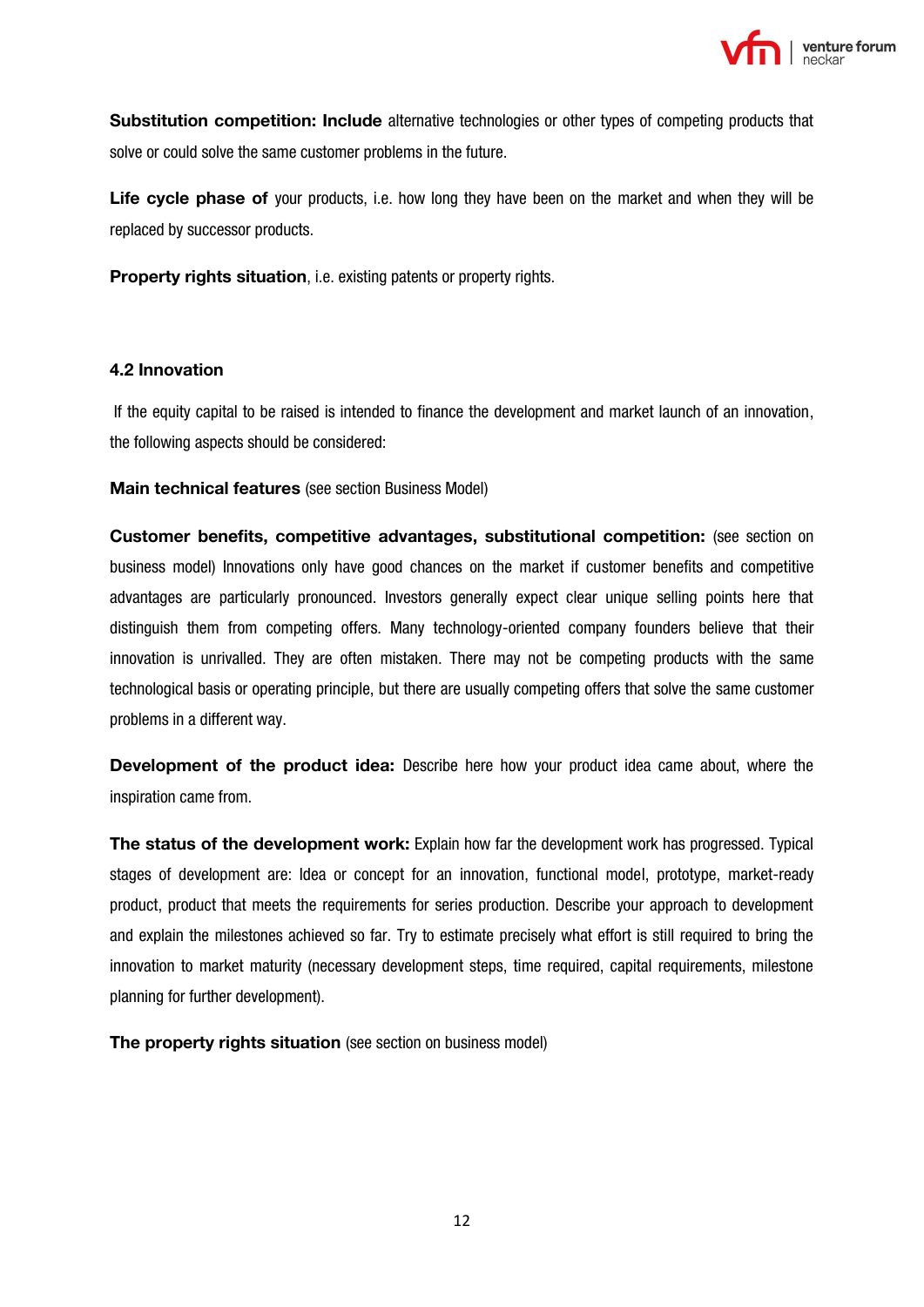

# **Questions on the characteristics of innovation**

- What are the main features of your main products or innovation?
- Are there alternative technologies or solution principles for your innovation?
- To what extent is your innovation a market novelty?
- What is the current state of the art in your field?

# **Questions on customer benefits and competitive advantages**

- Which target customers are you addressing?
- What are the unique selling points of your innovation?
- What are the competitive advantages? (for a detailed competitive analysis, see the section on competition)
- What is the benefit of your offer from the customers' point of view?
- How did you incorporate customer requirements into product development?
- Do you need to improve your product or supplement it with services in order to achieve a clear customer benefit and clear competitive advantages?
- Which partnerships are necessary to fully realise the customer benefit?

# **Questions on the development status of innovation**

- What stage of development is your innovation in?
- Have you already won pilot or reference customers?
- What steps and what effort are still needed to get the product ready for the market?
- When is the market launch planned?
- What problems could arise during market introduction (e.g. teething problems)?
- Which research and development cooperations have you entered into or are you planning?

# **Questions about the property right situation and legal situation**

- What patents or industrial property rights do you own?
- If there are no intellectual property rights, why not?
- What other possibilities of technology protection exist?
- What patents or intellectual property rights are held by competitors?
- Which legal regulations, norms or industry standards must your products comply with?
- Do you need official approvals or permits?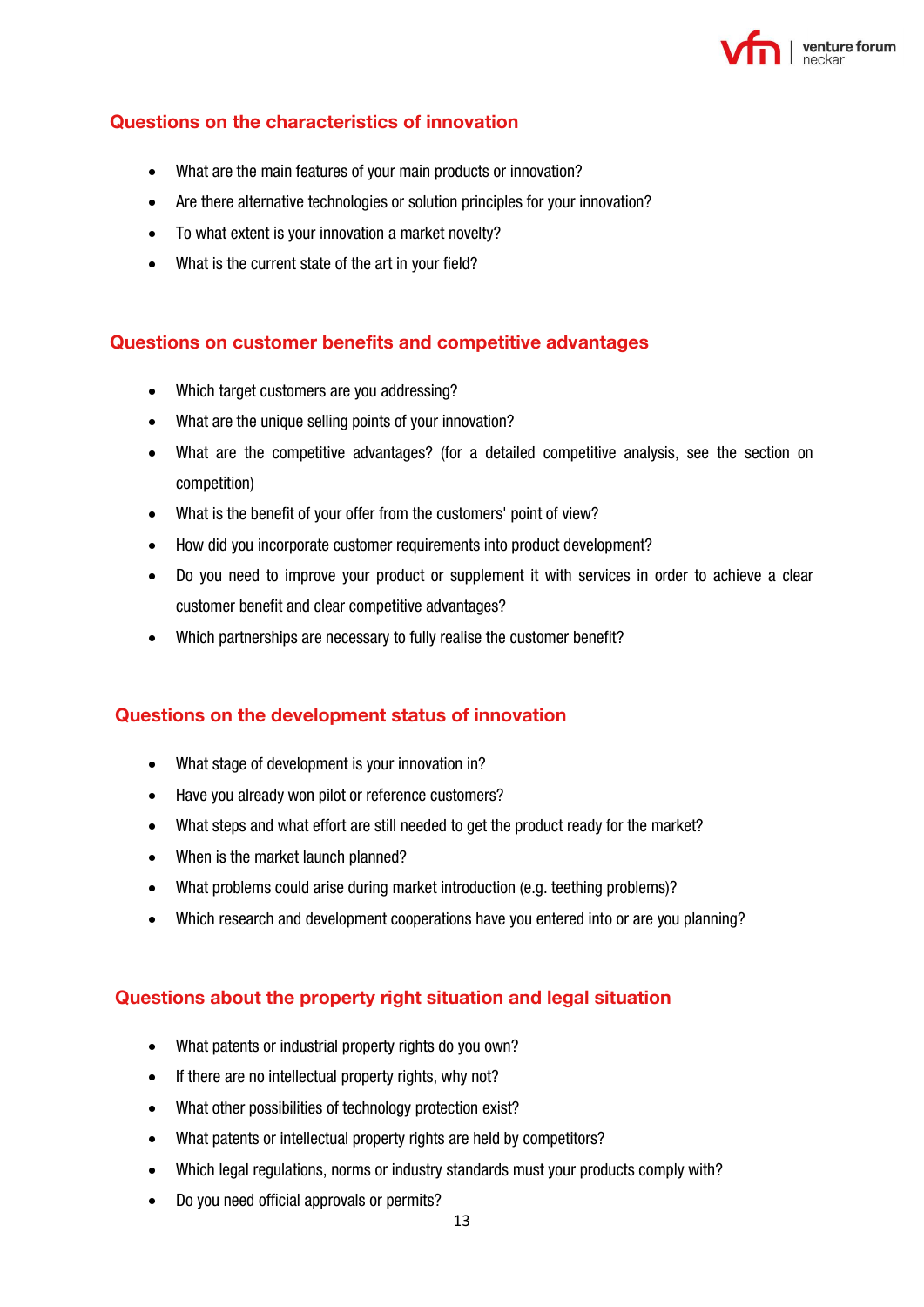

# **Tips**

- Do not be too hasty in assuming that your innovation is unrivalled. In many cases competitors solve the customer problem with another technology that competes with your innovation.
- For many innovations, quality deficiencies, start-up difficulties, etc. become apparent during market launch, which can put the company in great difficulty. Investors therefore critically examine the market maturity and demand proof.
- During the development work, it is essential that you orientate yourself to the customer's needs as well as the planned expenditure and time scheduled for the development. This is only possible if your innovation project is based on detailed project planning.

# <span id="page-13-0"></span>**4.3 Further steps in company development / production set-up**

Explain the next steps in company and product development and the requirements that must be met (financial, personnel, organisational, etc.) Discuss:

**The planned production for your innovation**, i.e. outline the planned production process and machine requirements. Also show which capacities or which capacity expansions are required for the targeted sales volume.

**Successor products, expansion of your range of services:** Here you should show when and which of your current products are to be replaced by successor products, what development work is necessary for this and what production facilities need to be set up. You should also set out which products and applications could, by way of example, be created in the future on the basis of the technology of your innovation (diversification possibilities, further development potential).

**Milestone - Planning the further development of the company:** Outline future steps for company development. Use milestones to illustrate how and when the production, structure, and range of serivces of the company should be developed or expanded.

# **Questions about manufacturing**

- Why do you or do you not manufacture yourself?
- Which production process and which production equipment do you have or are planning?
- How advanced is your vertical integration?
- What is your production capacity?
- What quantities do you want to produce?
- How can you adapt your production capacity at short notice?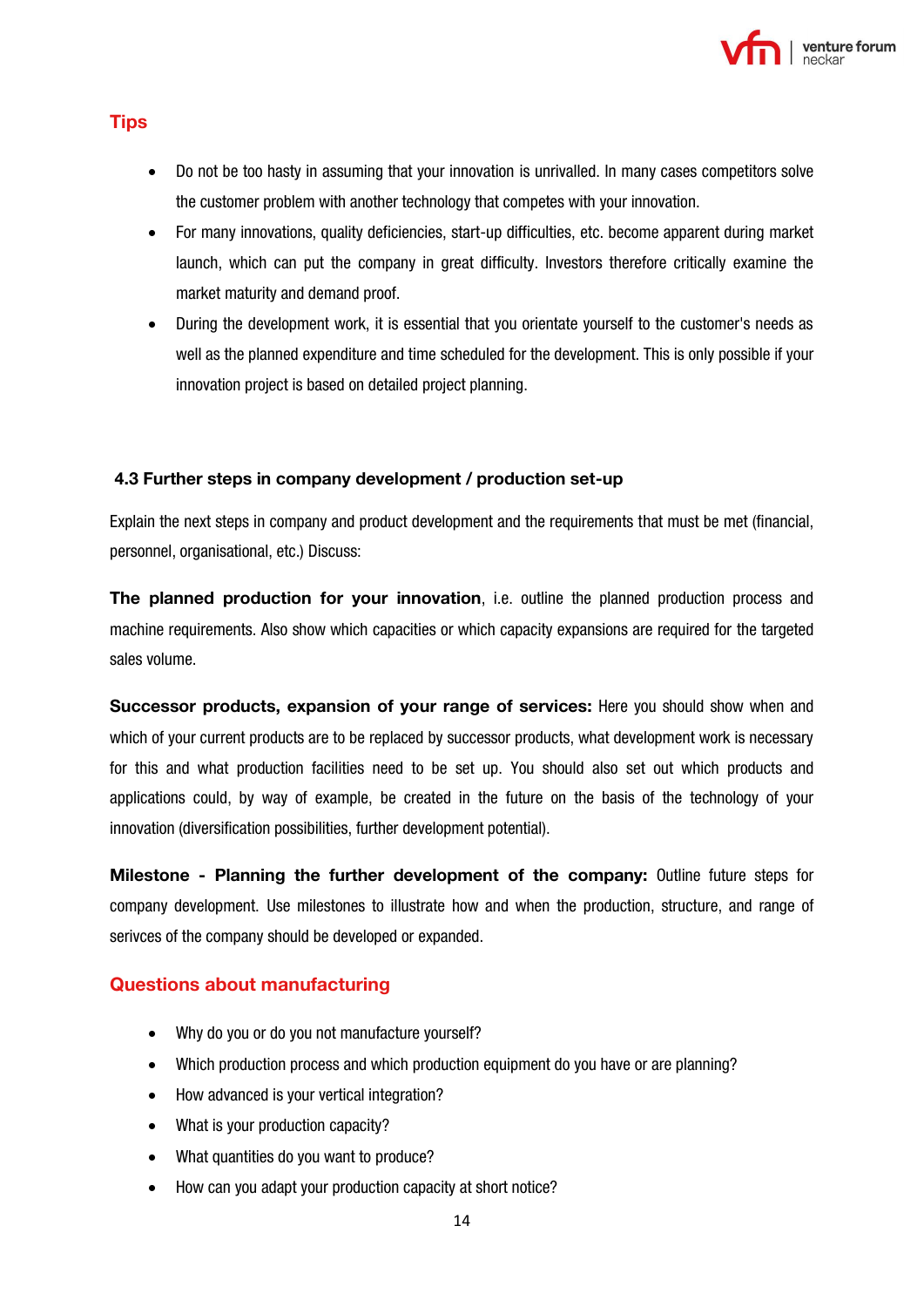

- What investments are required for the establishment of production or an expansion of capacity?
- What quality assurance measures do you envisage?

# **Questions on procurement and logistics**

- Which raw materials or parts do you source from suppliers?
- What does your supplier structure look like?
- What kind of warehouse structure are you planning?

# **Questions on further development**

- When will your existing products be replaced by successor products?
- Which variants or further developments are you planning?
- What other products or applications can be derived from your technological base?
- Do you meet the technological and personnel requirements for the development of further products?
- How can funding be secured?
- How many employees do you need and what qualifications should they have?

# <span id="page-14-0"></span>**5. Module 5: Market and competitive situation**

#### <span id="page-14-1"></span>**5.1 The market**

Your company can only be successful if there is a receptive market for your products or your innovation. Investment companies primarily finance companies with high growth potential. As such, they usually require a larger growth market with corresponding sales prospects for the companies. You should therefore demonstrate the potential of your target market with reference to an analyses of the industry and market. Your comments should include information on market size, returns typical of the industry, barriers to market entry, competitors, suppliers, customers and distribution channels (see also the following sections).

Generally, reliable market figures will not yet have been published in the case of innovations and very young markets. You must, therefore, find other ways to describe your market. For this purpose it is usually unnecessary to have an often quite expensive market study prepared. If you "explore" the market yourself, you will not only save time, but you will also get to know your market segment better and can make important contacts.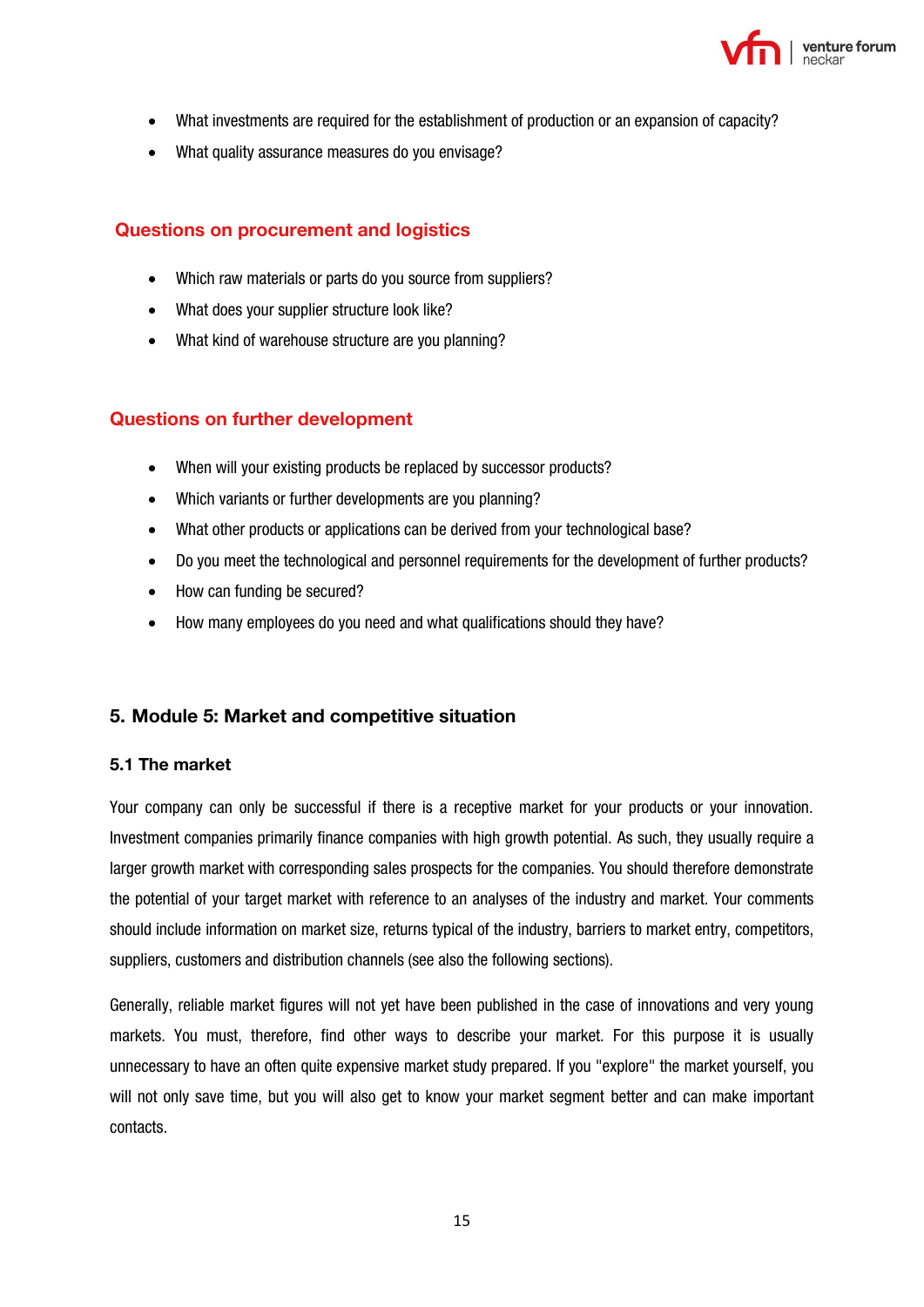

#### **The best way to do this is as follows:**

- Put together a list of questions to be answered.
- List what information you need to answer these questions and where you can get the necessary data from (e.g. trade directories, bank sector reports, trade journals, associations, statistical offices, Chambers of Commerce, patent offices, databases, Internet, trade fairs, personal contacts, etc.).
- Prepare a questionnaire or checklist and have as many discussions as possible with (potential) customers, suppliers, experts, etc. Be creative and use all information possibilities.
- Don't just focus on numbers, but describe your target market, the industry and future development. Find out what influences the described development and what significance these factors have for your company.

# **Questions on market development**

- How can your industry, the overall market and the market segment you are targeting be described and defined?
- Why are you targeting this particular market segment?
- What is the market volume, market potential, growth rates in the industry, the overall market and your target market?
- What trends are emerging in your industry, the overall market and your target market?
- What will determine market developments?
- What roles do innovation and technological progress play?
- At what stage of development are your market segments?
- How are your material costs developing, what are the prices that can be achieved on the market for finished products in your industry?
- What are the sources of your market information?
- On what assumptions are their estimates based?

# **Questions on market opportunities and risks**

- What are the key success factors in your market?
- What returns are achieved in the industry?
- What kind of market restrictions or barriers to market entry exist?
- Which laws, regulations or provisions influence the market?
- To what extent is your company affected?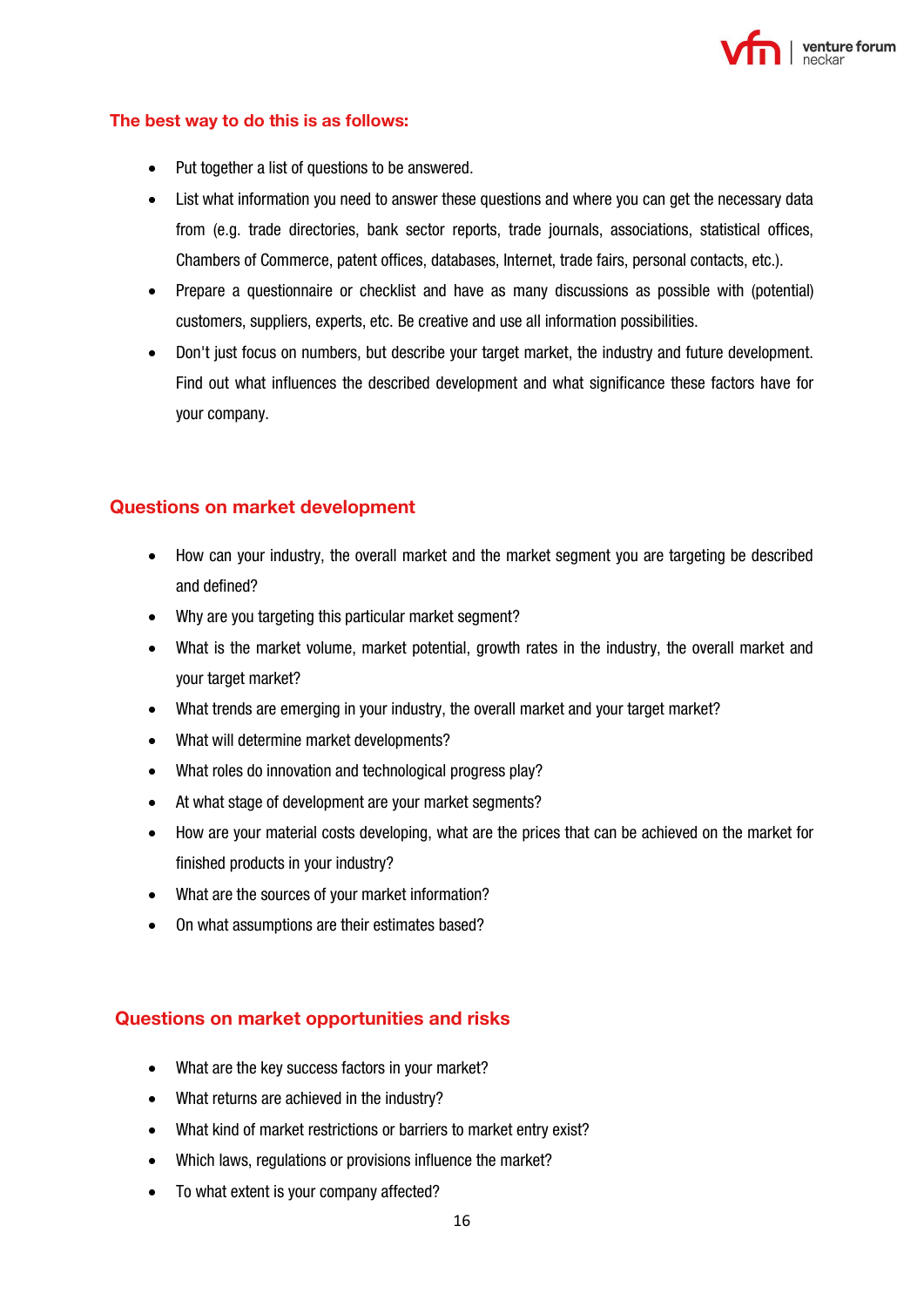

# **Questions about customer demands and customer behaviour**

- Who are your existing and potential customers?
- What are the demands and needs of your customers?
- Which factors (e.g. product characteristics, prices, service, image, distribution channels) are decisive for purchasing?
- Why do your customers buy from you? Why do potential customers not buy from you?
- What does a typical purchase decision process look like?
- How long does it take, who makes the purchase decision?
- What is the typical purchase size?
- If your customers are other companies, what size are they?
- To what extent are you dependent on major customers?
- What possibilities do customers have to influence the market (on prices, products, etc.)?

# **Tips**

- Do your own initial market analysis, proceed creatively and conduct many discussions with potential customers, suppliers, experts, etc.
- Obtain support from universities (e.g. on dissertations).
- Use your market analysis to make important contacts.

# <span id="page-16-0"></span>**5.2 The competition**

Do not underestimate the competition. Conduct a competitive analysis and examine the strengths and weaknesses of your competitors. For this purpose, evaluate all important (current and potential) competitors based on the following suggested criteria: sales and turnover, growth, market share, products, customer service, target customer groups, cost position, prices and distribution channels, location, proximity to customers, expertise, etc.

Compare competitors on these points with your company and determine your competitive advantage. For the sake of clarity, avoid unnecessary details when presenting your business plan.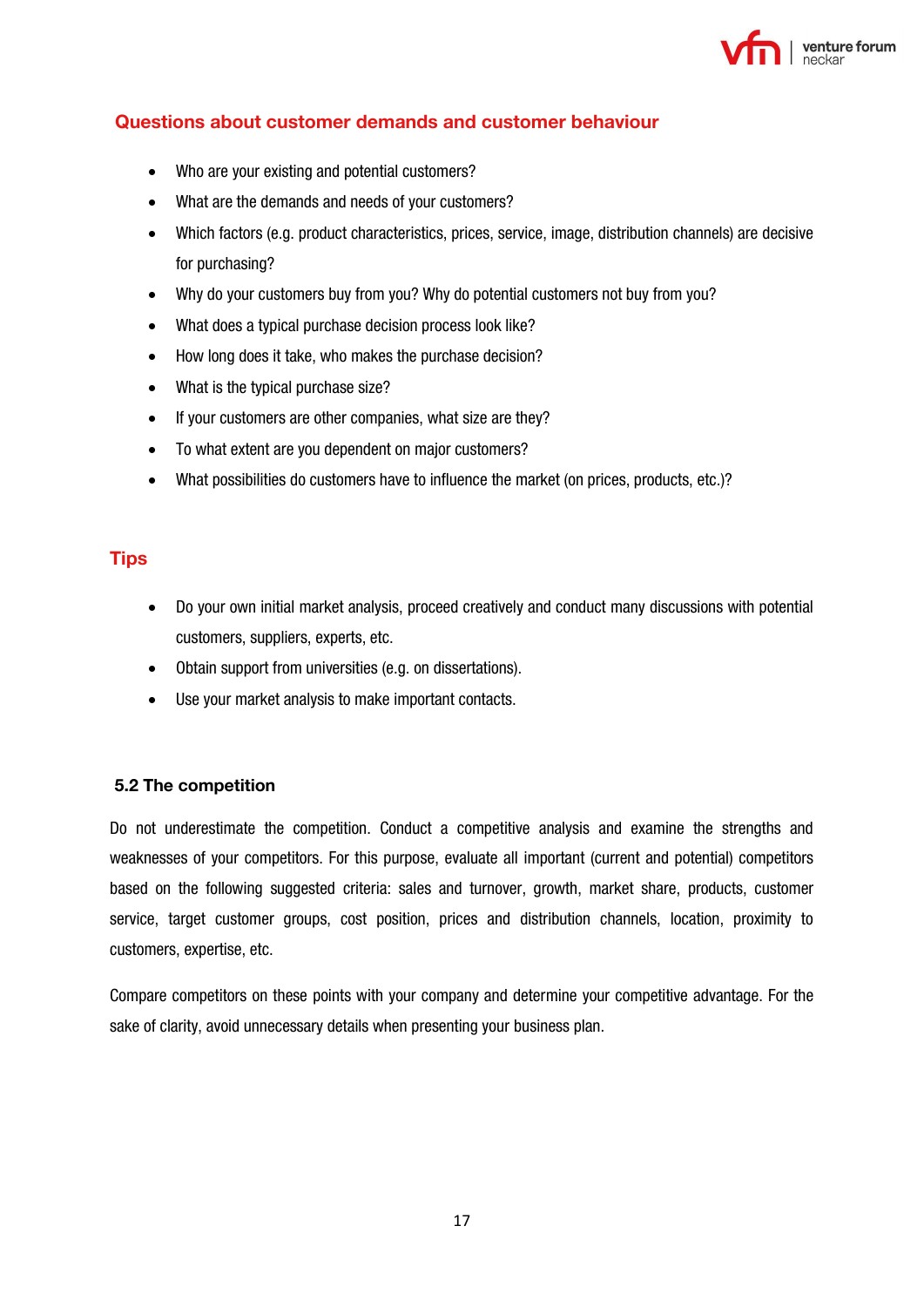

#### **Questions on the competitive analysis**

- Which major competitors offer or are developing similar products?
- Which ones solve customer problems with other products or technologies?
- What products and solutions do your competitors offer?
- Which customer groups do your competitors appeal to?
- What market share do your competitors have?
- What strategies do your competitors pursue?
- What new developments can be expected from competitors?
- How profitable are your competitors operating now and in the future (estimate)?
- What distribution channels do your competitors use?
- What are the strengths and weaknesses of your offer compared to those of your competitors (in terms of price, quality, functionality, operating costs, service, etc.)?
- How do products (in terms of price, quality, functionality, operating costs, service, etc.), sales, location, etc. present themselves? of your competitors? Compare the strengths and weaknesses of your important competitors with your own in an overview profile!
- Do you have a clear competitive advantage? How lasting will this be?
- How will you defend it?

#### <span id="page-17-0"></span>**5.3 Marketing/Sales**

In this section you should explain how you (want to) market your product or innovation.

**Market entry strategy:** To describe your market entry strategy, draw up a timetable and list the activities you plan for a successful market entry. Also take into account measures that you will carry out or have already carried out in preparation for the market entry (e.g. winning pilot customers, participation in trade fairs, publication of articles in the trade press, etc.)

**Sales concept:** Explain your (planned) sales channels (e.g. direct sales, sales via sales partners or the trade) and show how you imagine your sales organisation to be structured. In doing so, you should consider the required number and qualifications of the sales staff. Also consider the future, e.g. how your sales strategy could be adapted to changing products or customer needs.

**Pricing:** Indicate in which price range you offer your products (e.g. high price, low price). Also take into account your discount and conditions policy (e.g. discounts for major customers). Disclose how your prices came about (e.g. calculation on a cost basis, orientation towards the competition, orientation towards the customers' willingness to pay, pricing according to your own feeling). Justify your pricing strategies.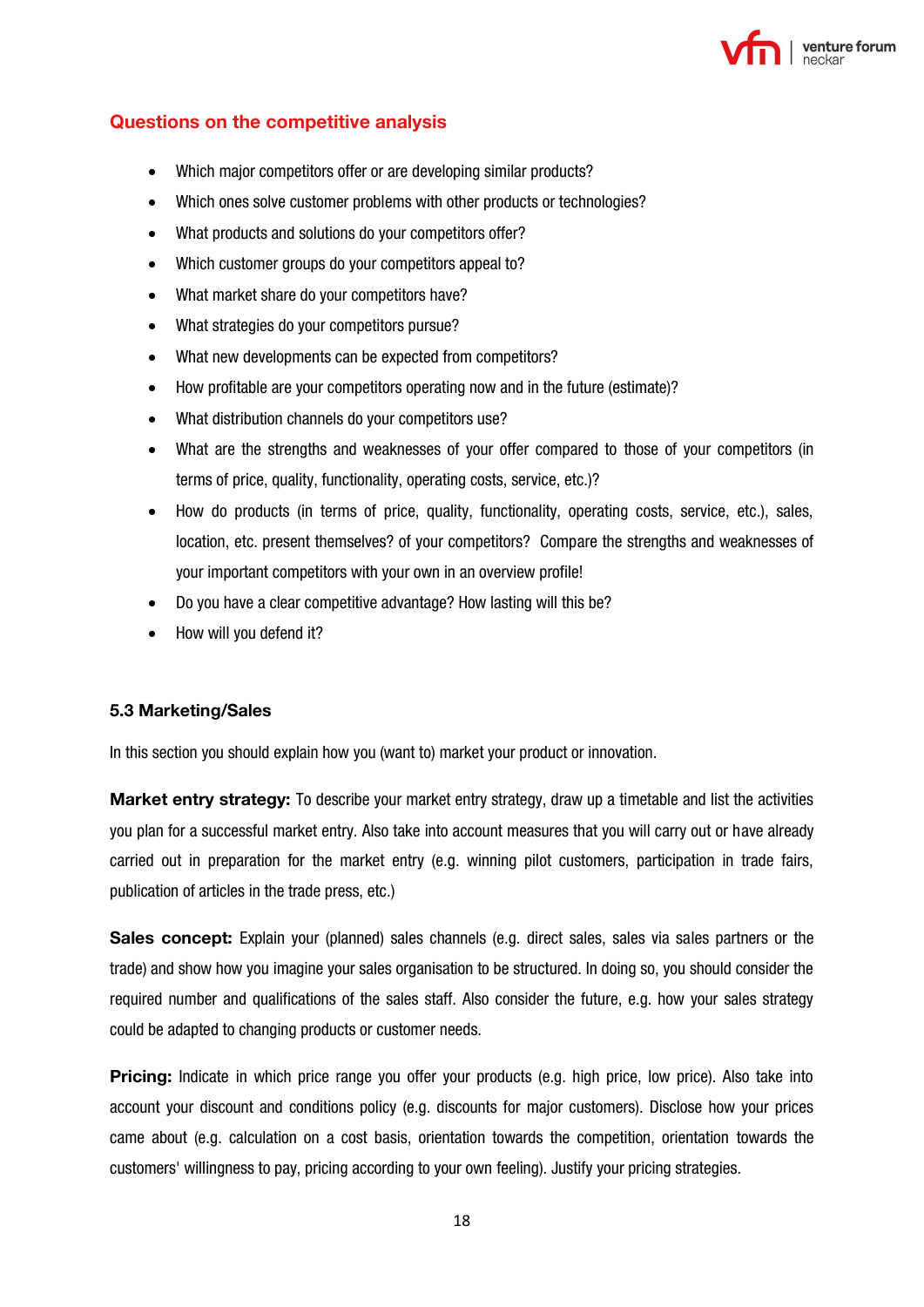

**Sales promotion/advertising:** Briefly describe how you want to draw your customers' attention to your product or innovation and which advertising instruments you intend to use (e.g. advertisements, trade fair stands, publications, image brochures etc.)

# **Questions about marketing objectives and market position**

- What is your current market share in the individual market segments?
- What market share are you aiming for in the future? Questions on market launch
- What steps are you planning to take to launch your product?
- What timetable do you foresee and what are the main milestones?
- What specific activities are required from the first customer contact to the conclusion of the contract?

# **Questions about the sales concept**

- What does your sales organisation look like?
- Which distribution channels do you use (possibly differentiated by products, customer groups, domestic/foreign)?
- Who are your sales partners?
- How will your sales and company results be distributed among the individual sales channels?
- What margin do you need to calculate per distribution channel and product?
- What are your distribution costs?
- What qualifications, what training should your sales staff have?
- How are the sales staff paid?

# **Questions on pricing policy**

- What price should your products achieve?
- What conditions (e.g. payment deadlines, discounts) do you grant?

# **Questions about service and warranties**

- Which services, maintenance contracts etc. do you offer? What is their significance?
- What are your costs for guarantees and warranties?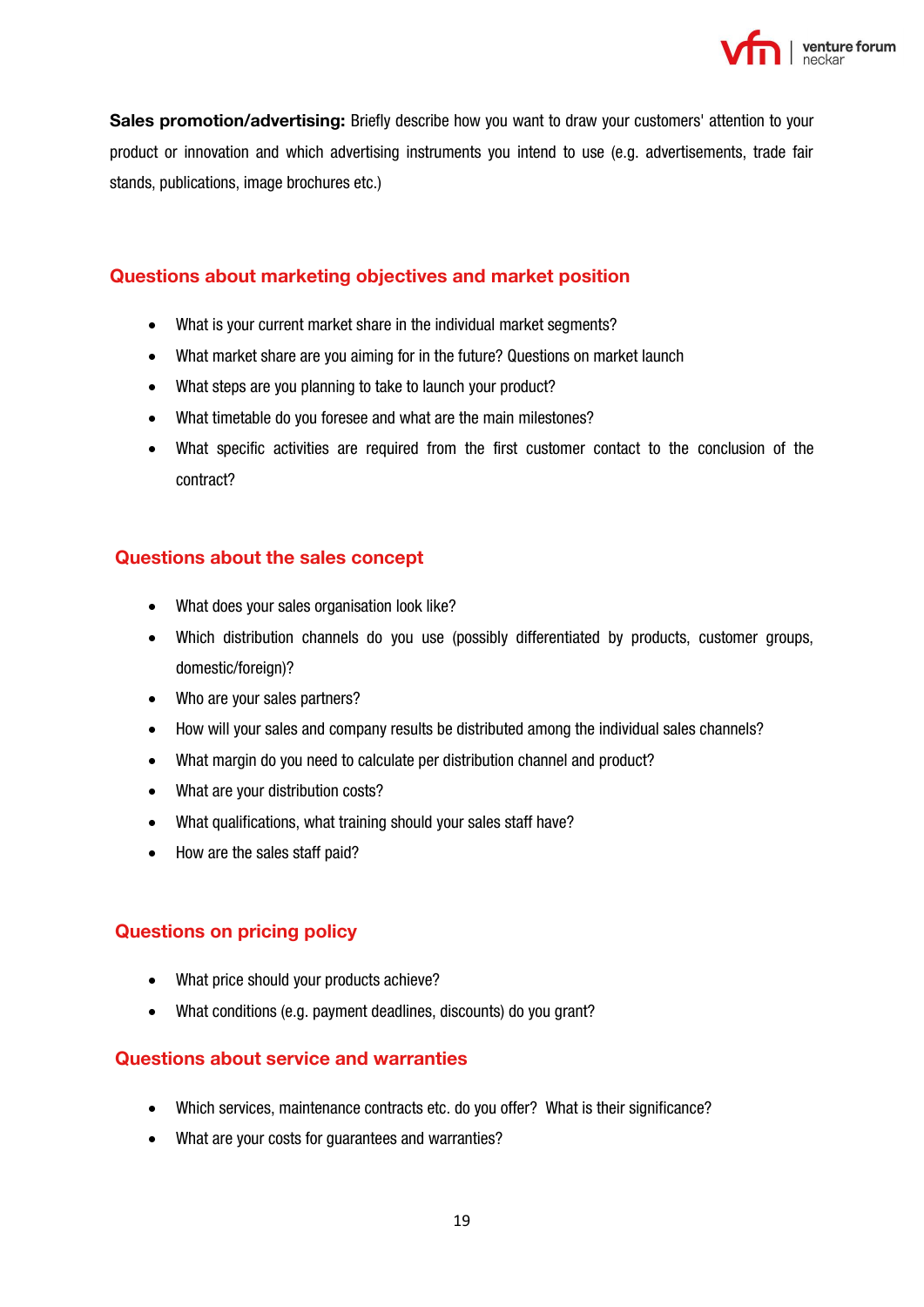

# **Questions on advertising and communication**

- Which communication concept do you pursue?
- Which advertising media do you use?
- What costs on advertising and sales promotion are incurred during the product launch and later on?
- How do customers perceive your company image?

#### **Tips**

Design your advertising and promotional material professionally and with your customers in mind. Remember that you cannot distinguish yourself in the market solely through your technical capabilities. Your performance/competitiveness/competitive edge can only be shown to its fullest advantage in the eyes of your customers with a professional and well thought-out communication concept.

#### <span id="page-19-0"></span>**6. Section 6: Planning**

In Section VI you show whether your business idea is financially viable and profitable. To do this, you must compile the results from the previous sections. In the interest of clarity, you should only present overviews of the economic development of the company and the financing requirements within the text of the business plan. Please include detailed information (e.g. planned balance sheet, planned profit and loss account) in the appendix. The planning software on the CD will help you to prepare your plan.

#### <span id="page-19-1"></span>**6.1 Current economic situation Describe**

First of all, examine the current economic situation of your company. Outline:

- the development of sales, costs and earnings (entire company and differentiated according to e.g. customer groups or product groups),

- the annual accounts

- personnel development, - important events (e.g. major investments, acquisition of important customers)

in the last three years (where possible). Above all, please also present the current figures for the current financial year, the current financial situation (bank connections, credit lines, loan drawdowns, liabilities due, outstanding receivables) and the current, fixed order backlog (if applicable, compared to the previous year). At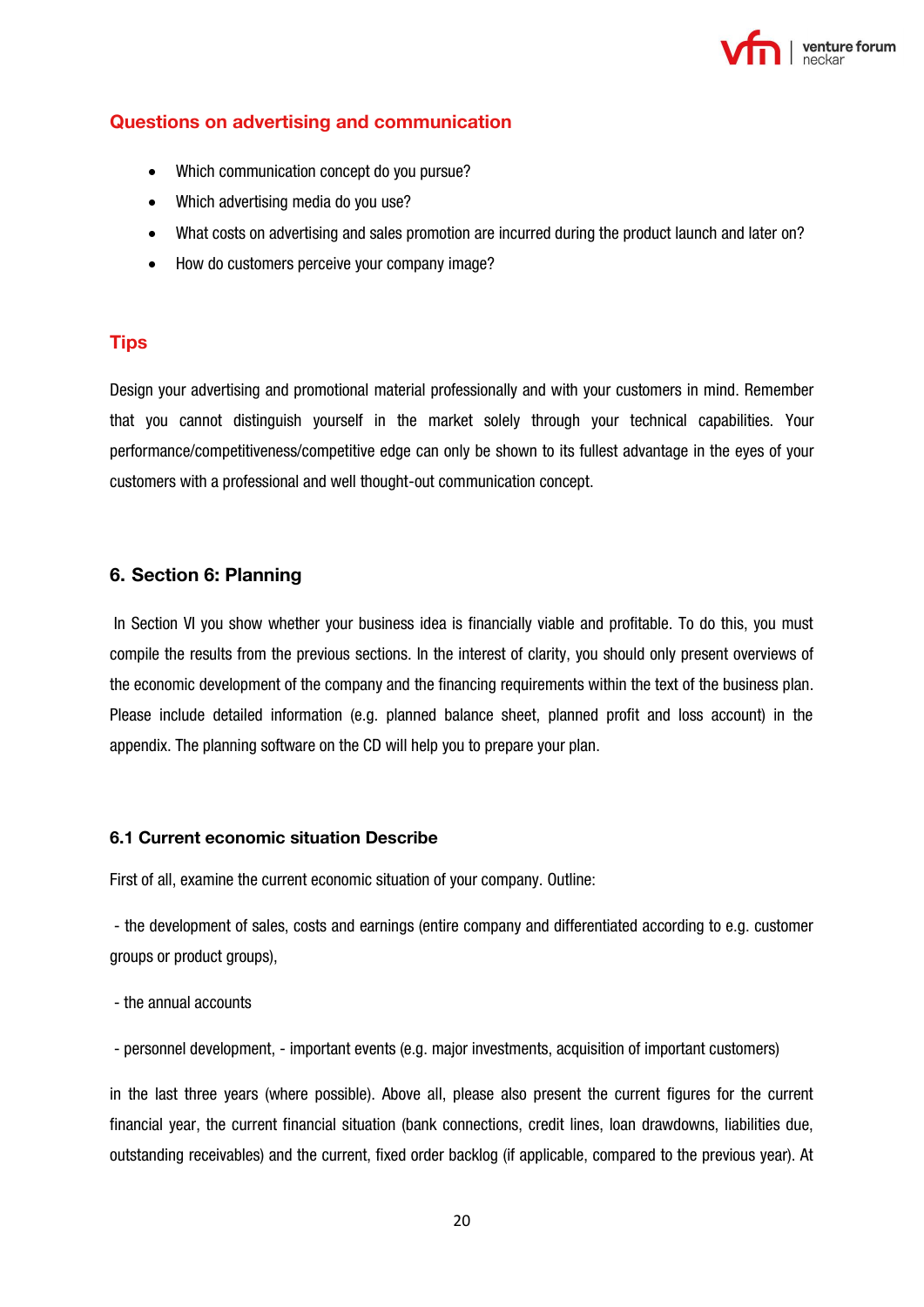

this point, you should not only compile bare figures, but also explain the economic development and the current situation.

At this point, you should also show how your internal reporting system is structured, which data is included and which analyses are possible.

# <span id="page-20-0"></span>**6.2 Normal operational planning, 5-year plan**

Ideally, you should plan the future development of your company for the next three - or better five - years. Build up the planned figures on the actual company figures from the last financial years. Pay particular attention that

- your plans are compatible with the previous chapters of your business plan,
- income and expense structures of recent years are comparable with those of the budgeted figures. Otherwise, a comparison is not possible for the investor. Different approaches, e.g. in the treatment of balance sheet items, should be standardised.

As a general rule, short-term planning is more detailed than longer-term planning. Therefore, plan the first planning year on a monthly basis, the following years - depending on possibilities and requirements - on a quarterly, biannual or annual basis.

The logic, consistency and comprehensibility of the planning as well as the internal connection with the qualitative statements of the previous elements in your business plan are important. In any case, you should comment sufficiently on the planning figures and explain the underlying assumptions.

Remember that overly optimistic plans are implausible and leave a negative impression. It is better to plan conservatively and realistically. In addition to your "normal planning", you should also draw up a pessimistic scenario, which shows the future development of the company and its liquidity, e.g. if sales do not start as expected, costs increase, the economy weakens or prices cannot be pushed through.

The planning consists of the following parts (see also the planning software):

**Sales and profit planning** (entire company and differentiated according to e.g. customer groups or product groups): It provides an overview of the future success of your business activities, i.e. how much is "left over" at the end of a year. To do this, calculate the difference between all income and expenses in a financial year and calculate the net profit or loss for the year. This gives you an overview of the changes in value, but not a reliable insight into your liquid assets. Your financial situation can only be determined with liquidity planning.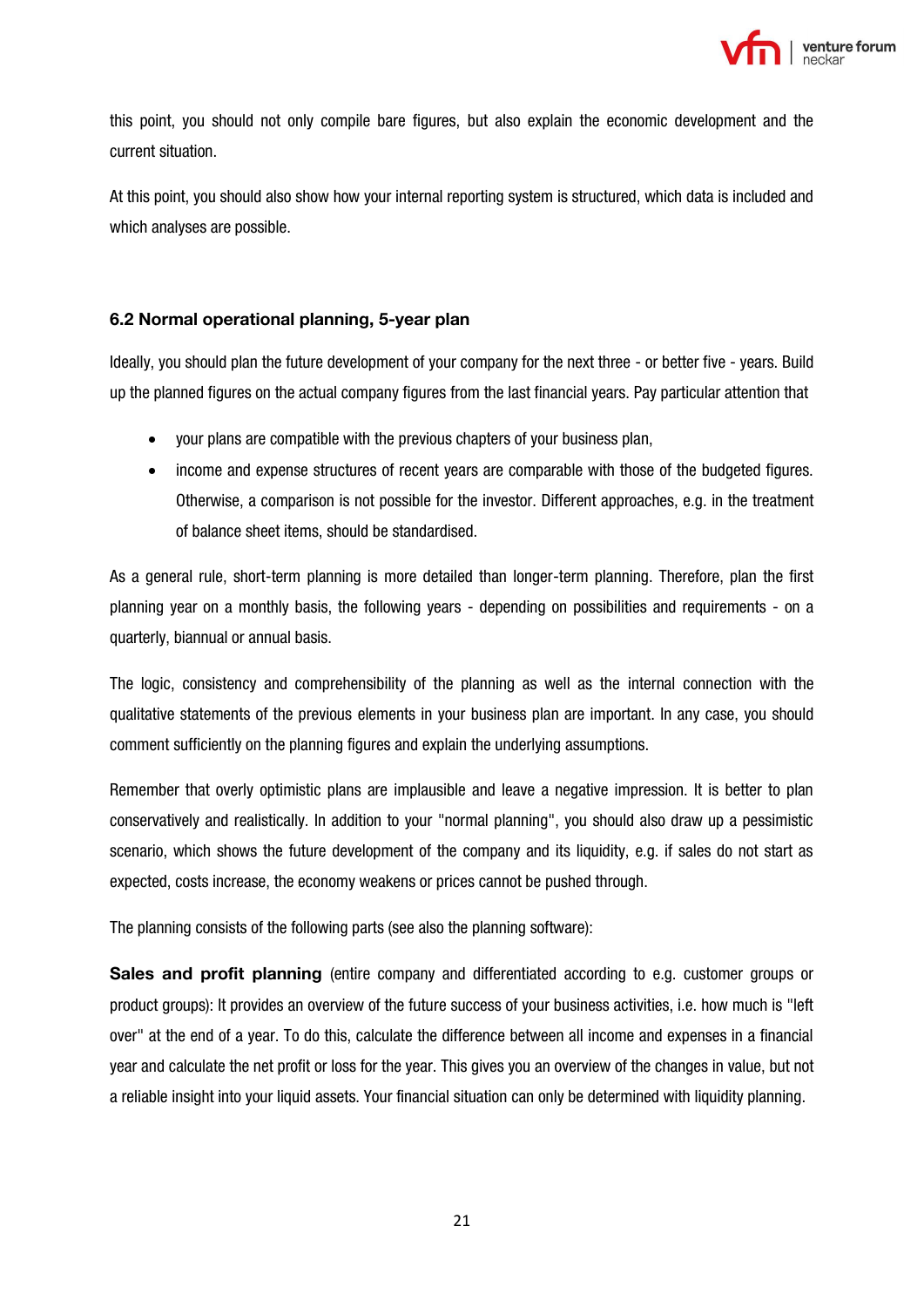

**Personnel planning:** Here you can show which employees with which qualifications and which salary you want to hire at different times. Note that you must take into account the total personnel costs (including nonwage labour costs).

**Investment planning:** This planning takes into account the goods you want to purchase in order to use them for your business. These include buildings, machines, vehicles, computers or software. The amounts to be taken into account are the purchase price excluding VAT plus ancillary costs (for example, for installation) minus any rebates and discounts granted.

**Liquidity planning:** In liquidity planning, all incoming and outgoing payments are recorded in terms of amount and timing. Your company will only remain liquid if the sum of the opening balance of liquid assets and incoming payments is greater than the sum of outgoing payments for each period. For periods in which this does not apply according to planning, you must add capital. Liquidity planning should also include a sufficient safety reserve.

# **Planning questions**

- What developments do you expect in terms of sales, expenses and income over the next five years?
- When do you reach the break-even point, i.e. at what turnover do you first make a profit (break-even analysis)?
- When will your cash flow be positive?
- How many staff with what qualifications (and at what cost) will the various departments of your company need over the next five years?
- What investments do you want to make in the short, medium and long term?
- How will your liquidity develop in the short term (detailed planning for the first twelve months) and in the medium term (rough planning for the quarters of the following years) based on the planned business activities?

# **Tips**

- Consider the payment behaviour/spending habits of your future customers. Compare your assessment with the debtor duration in corresponding industry reports. What happens if one of your customers does not pay? Think about insuring your receivables against default.
- Do not underestimate the start-up period during which no income flows.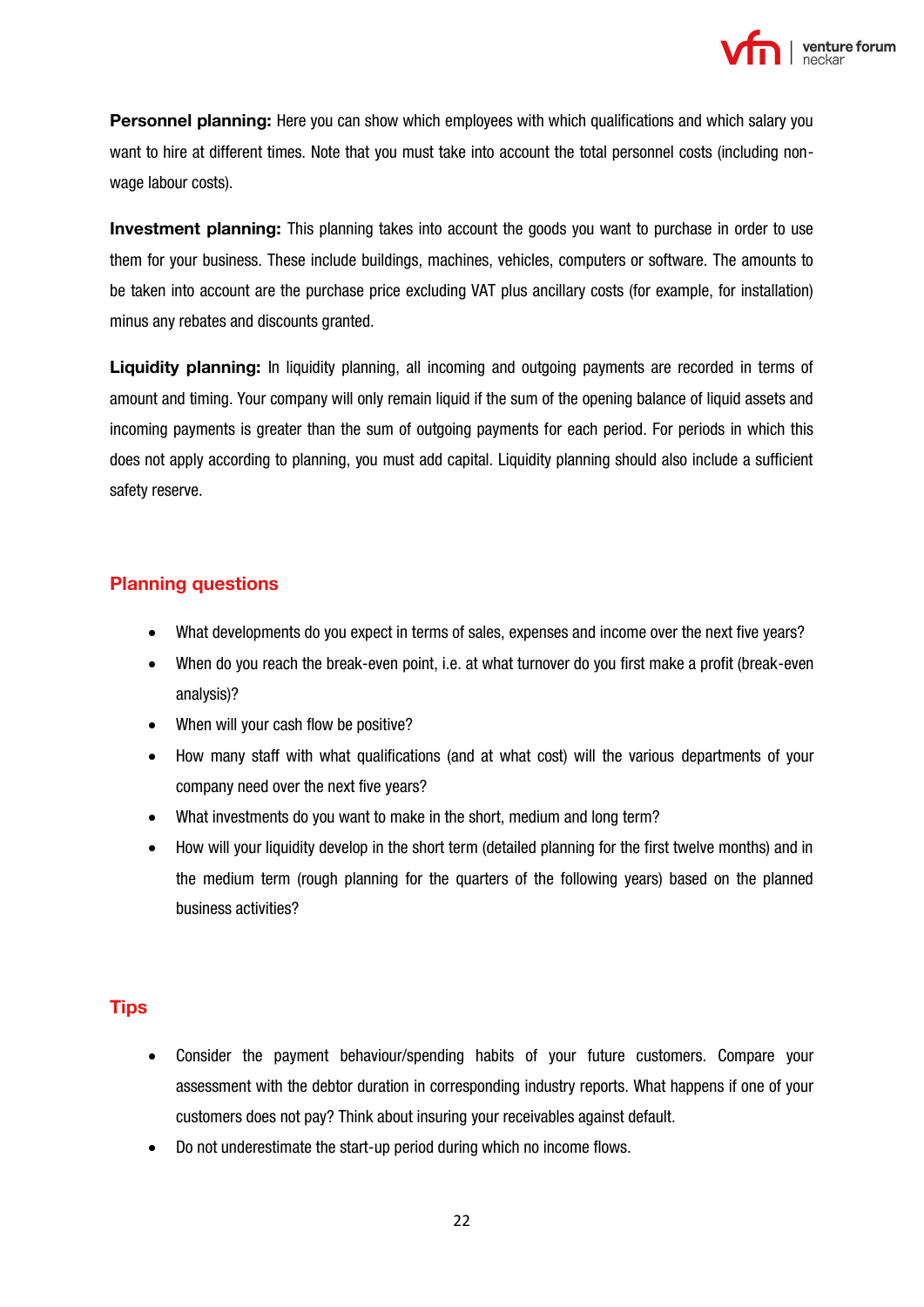

- When setting up your business, think about a functioning accounting system that provides you with information on liabilities and outstanding accounts at all times. Write invoices quickly and - if necessary - also reminders.
- Remember that you will have to finance your private life from your salary or the profits of the new company.
- Please note that with increasing sales, costs also increase.
- Critically review all cost items. Also take into account that expansions may require further investment.
- Develop a functioning controlling system at an early stage.

# <span id="page-22-0"></span>**6.3 Capital requirements and use of funds**

The liquidity planning shows how much capital you need, i.e. how much capital you require for the planning period.

Please also describe how the capital requirement is to be covered. Although the DVCG (Deutsche Venture Capital Gesellschaft / German Venture Capital Association) sees it as its task to put together an optimal financing package for you, which includes not only equity capital but also subsidies and loans, you should, nevertheless, show how you imagine financing yourself, which personal funds you can use, which subsidies you have applied for or which loans you have been promised. Also try to estimate when and what amounts of equity capital should be paid out to you.

In connection with investments in young technology companies, investment companies often make use of support programmes such as the BTU programme (equity capital for small technology companies). For the application documents they, consequently, need information on how their funds are used in your company. Therefore, please describe in detail for which purposes you intend to use the equity capital, e.g. for financing:

- of research and development work
- the market launch
- the growth of the enterprise

Break down which amounts are attributable to investments and which to personnel costs, the pre-financing of orders, etc.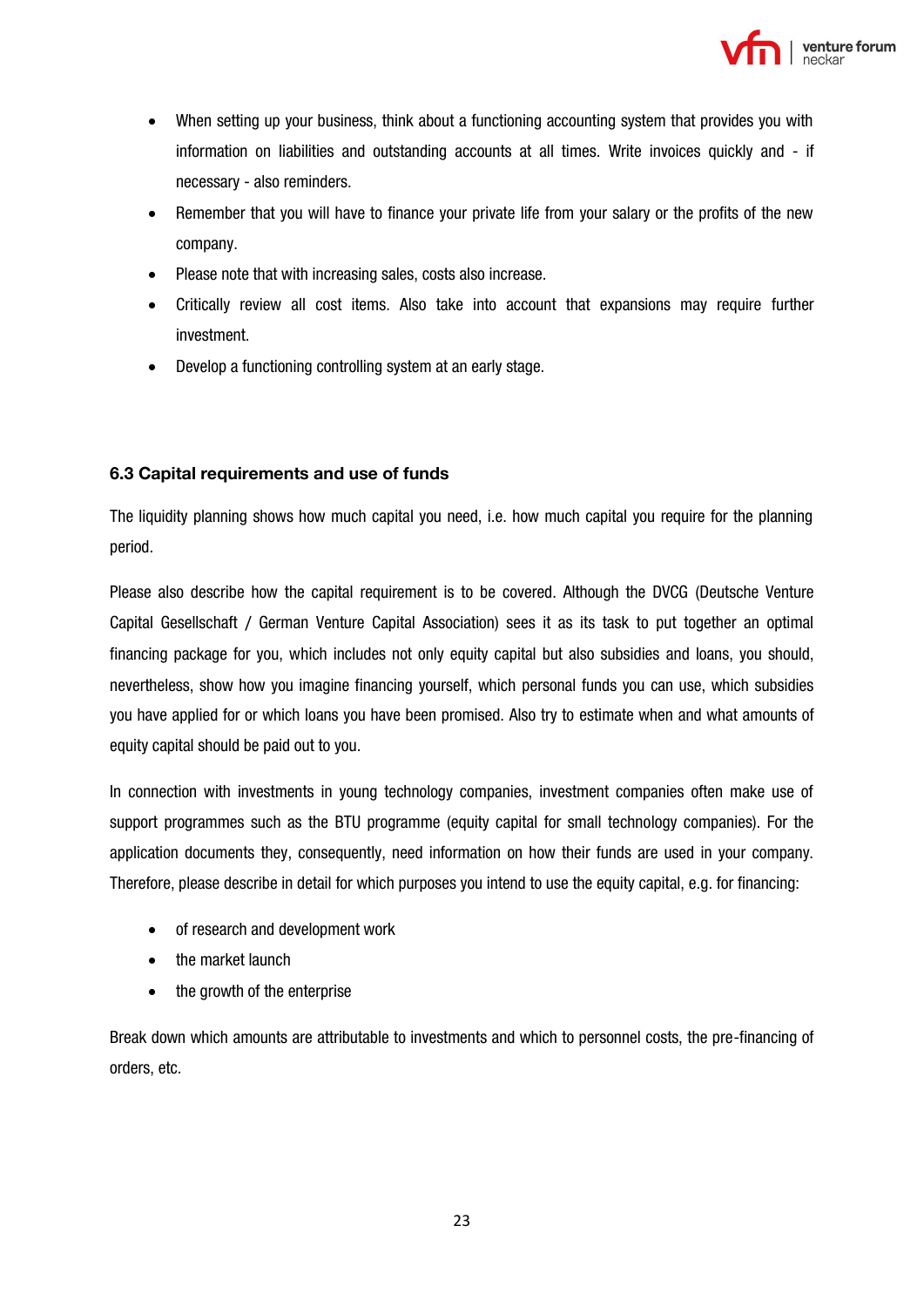

# <span id="page-23-0"></span>**7. Section 7: Opportunities and risks**

Young and rapidly growing technology companies are often characterised by distinctive opportunities and risks which can have far-reaching consequences for the future of the company. They should, therefore, think carefully about possible risks and prepare appropriate decisions or measures. When addressing risk factors, do not portray your company in a negative light. Rather, you are demonstrating that you can think critically and with foresight. You should also incorporate the findings from this section into your planning - especially in the pessimistic or alternative scenario (see the Planning section).

# **Questions**

- What are the fundamental opportunities and risks (market, competition, technology) for the development of your company?
- What measures do you plan to take to limit the risks? What are your alternative actions?
- How quickly and at what cost will you be able to implement necessary measures?
- To what extent could additional capital enable you to take advantage of additional opportunities?
- What is your planning for the next three to five years in the best and worst case scenarios?